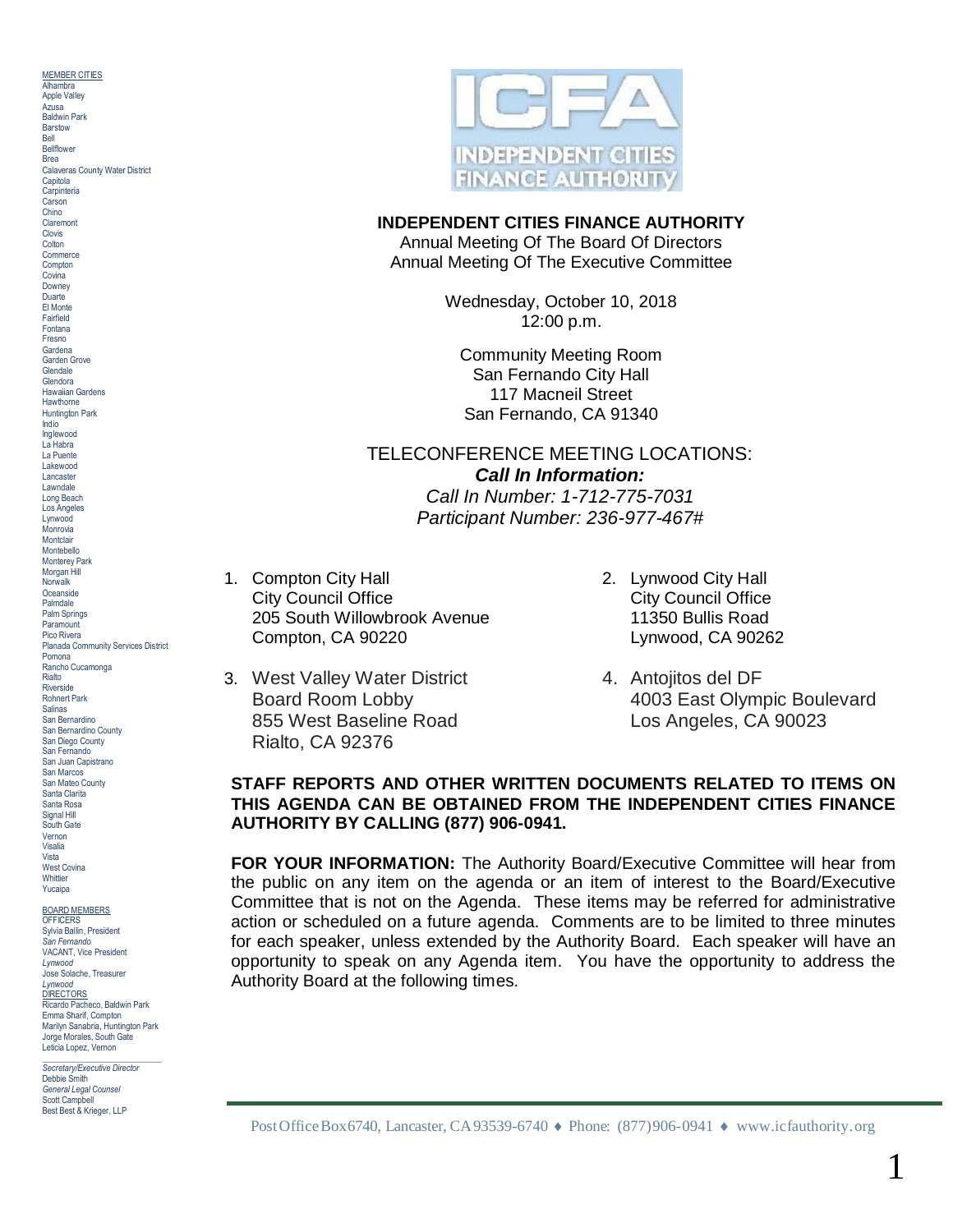- A. AGENDA ITEM: at the time the Authority Board considers the Agenda item or during Public Comment, and
- B. NON-AGENDA ITEMS: during Public Comment comments will be received for a maximum 30 minute period; any additional requests will be heard following the completion of the Agenda.
- C. PUBLIC HEARINGS: at the time of the Public Hearing
- **I. CALL TO ORDER.** *(Page 4)*
- **II. ROLL CALL.** *(Page 4)*

City of Baldwin Park City of San Fernando<br>City of Compton City of South Gate City of Huntington Park City of Vernon City of Lynwood

City of South Gate

## **III. AMENDMENTS OR ADJUSTMENTS TO THE AGENDA.** *(Page 4)*

**IV. PUBLIC COMMENT.** At this time the public shall have an opportunity to comment on any nonagenda item relevant to the jurisdiction of the Authority. Reasonable time limits are imposed on each topic and each speaker. In accordance with the provisions of the Ralph M. Brown Act (GC § 54950 et seq.), no action or discussion may take place by the Board on any item not on the posted agenda. The Board may respond to statements made or questions asked and may direct staff to report back on the topic at a future meeting. *(Pages 4-5)*

## **V. NEW BUSINESS.**

- A. Approval Of Minutes Of The November 15, 2017 Board Of Directors Meeting. (*Pages 5 & 11-17) RECOMMEND APPROVAL*
- B. Approval/Adoption of Resolution No. 2018-1 (A Resolution Of The Board Of Directors/Executive Committee Of The Independent Cities Finance Authority ["The Authority'] Expressing An Intent To Approve A First Supplemental Trust Indenture; Authorizing The Taking Of All Other Actions Necessary To The Consummation Of The Transactions Contemplated By This Resolution; And Related Matters.) *(Pages 5-6 & 18-33)*

*RECOMMEND APPROVAL/ADOPTION*

- C. Approval/Adoption Of A Budget For The 2018-19 FY And An Investment Policy For The Same Period. (*Pages 6 & 22-23) RECOMMEND APPROVAL/ADOPTION*
- D. Approval Of Financial Accounting For The Period October 1, 2017 To August 31, 2018. *(Pages 7-9). RECOMMEND APPROVAL*
- E. Status Report On The ICFA M Local Express Program. *(Page 9) RECOMMEND RECEIVE & FILE*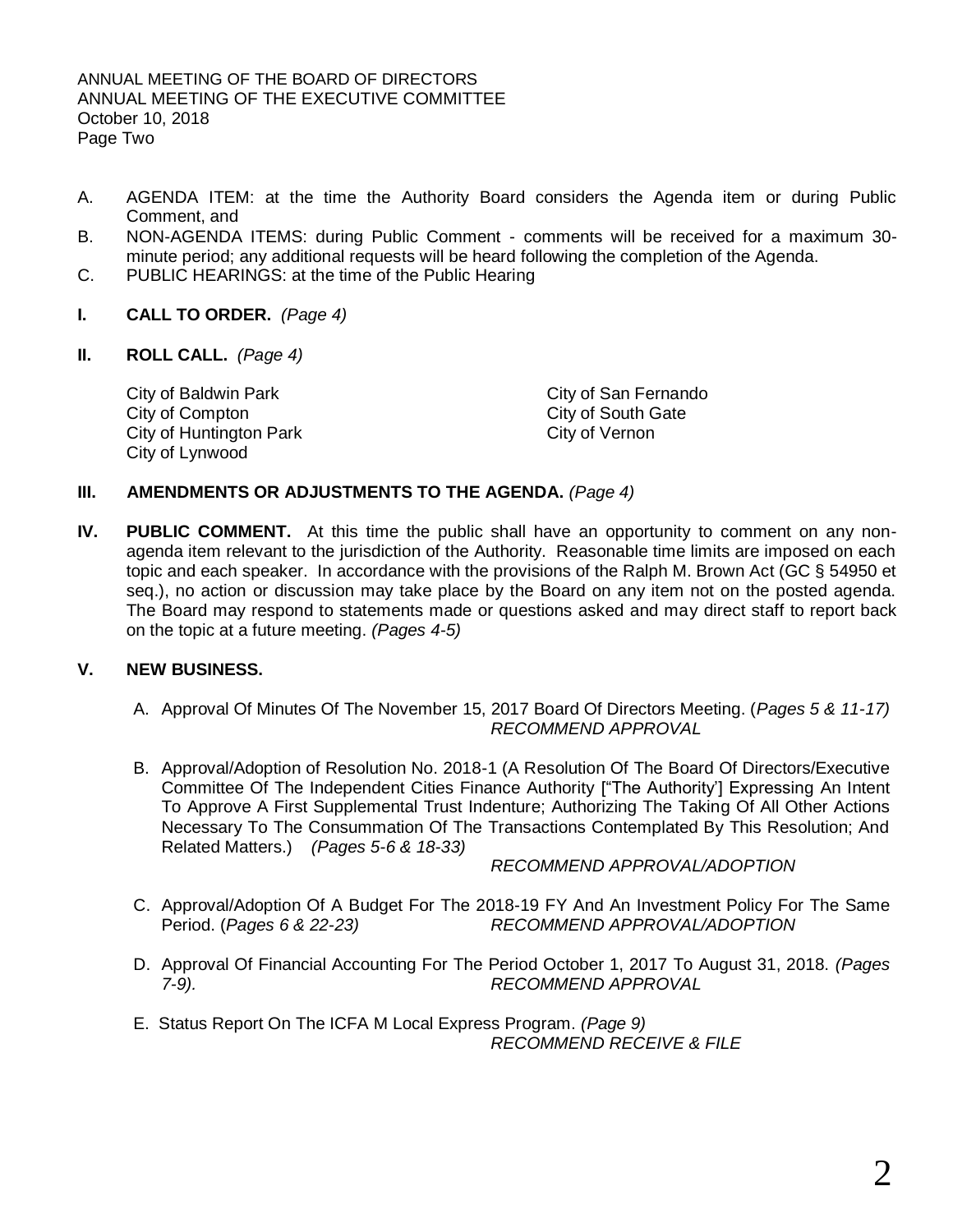ANNUAL MEETING OF THE BOARD OF DIRECTORS ANNUAL MEETING OF THE EXECUTIVE COMMITTEE October 10, 2018 Page Three

## **VI. COMMENTS FROM BOARD MEMBERS.** *(Pages 9-10)*

## **VII. MATTERS FROM STAFF.** *(Page 10)*

## **VIII. ADJOURNMENT.** *(Page 10)*

The public shall have an opportunity to comment on any items as each items is considered by the Board/Executive Committee and prior action being taken. Agenda reports are available at the Independent Cities Finance Authority office upon request by calling (877) 906-0941.

NOTICE: New items will not be considered after 2:00 pm unless the Board of Directors/Executive Committee votes to extend the time limit. Any items on the agenda that are not completed will be forwarded to the next regular Board of Directors/Executive Committee meeting.

IN COMPLIANCE WITH THE AMERICAN DISABILITIES ACT, IF YOU NEED SPECIAL ASSISTANCE TO PARTICIPATE IN THIS MEETING, PLEASE CONTACT THE INDEPENDENT CITIES FINANCE AUTHORITY AT (877) 906-0941. NOTIFICATION 48 HOURS PRIOR TO THE MEETING WILL ENABLE THE INDEPENDENT CITIES FINANCE AUTHORITY TO MAKE REASONABLE ARRANGEMENTS TO ENSURE ACCESSIBILITY TO THIS MEETING.

### *NOTE TO CITY CLERKS:*

*Please post this Meeting Notice just as you would a City Council agenda.*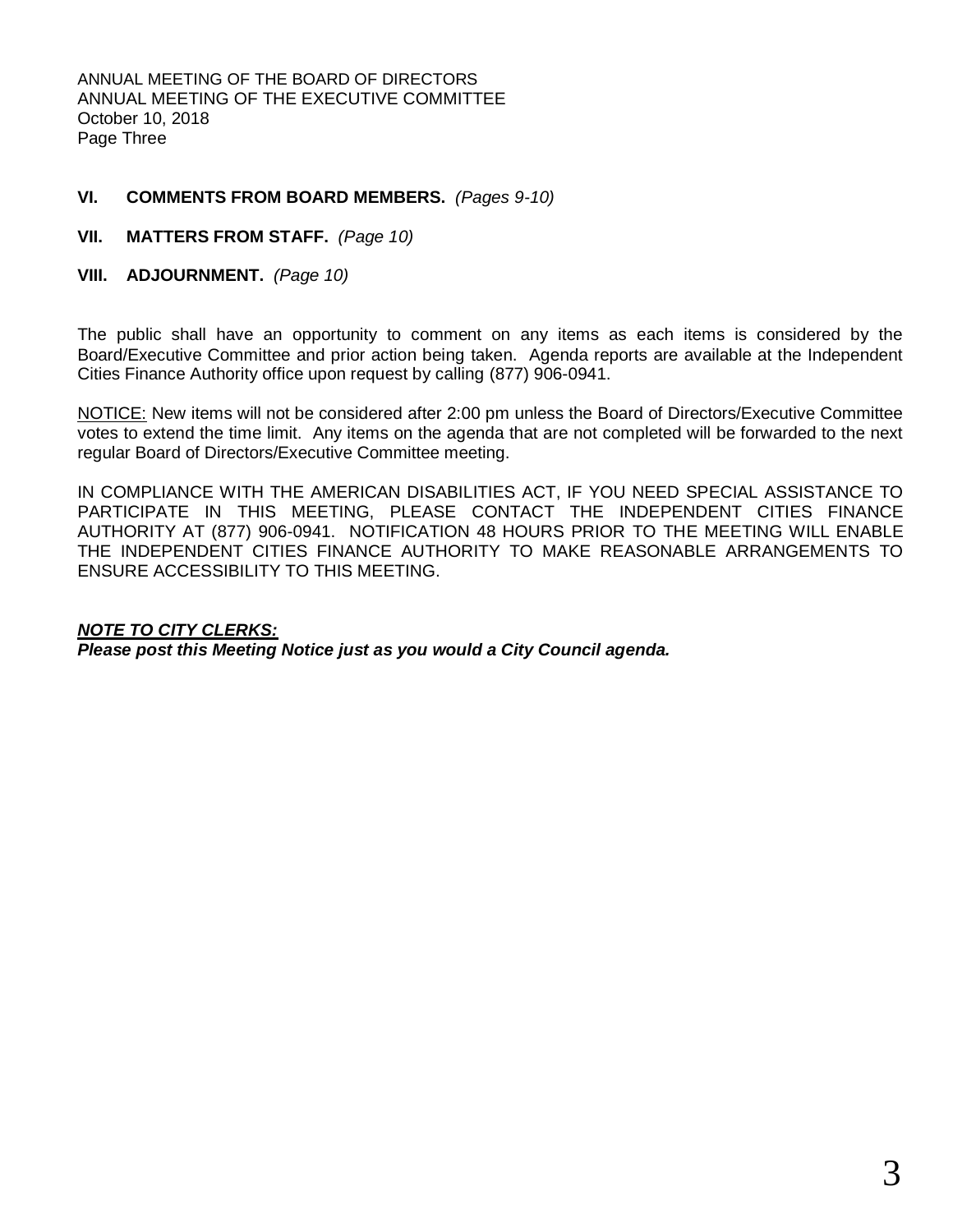## **INDEPENDENT CITIES FINANCE AUTHORITY**

## **ANNUAL MEETING OF THE BOARD OF DIRECTORS ANNUAL MEETING OF THE EXECUTIVE COMMITTEE**

**October 10, 2017 – 12:00 p.m.**

## **AGENDA SUMMARY**

## **I. CALL TO ORDER.**

## **II. ROLL CALL.**

A. MATERIAL ENCLOSED:

None.

B. COMMENTS:

A roll call of the following member cities will be conducted:

City of Baldwin Park City of San Fernando<br>City of Compton City of South Gate City of Huntington Park City of Lynwood

City of South Gate<br>City of Vernon

C. RECOMMENDATION:

None.

## **III. AMENDMENTS OR ADJUSTMENTS TO THE AGENDA.**

A. MATERIAL ENCLOSED:

None.

B. COMMENTS:

None.

C. RECOMMENDATION:

None.

## **IV. PUBLIC COMMENT.**

A. MATERIAL ENCLOSED:

None.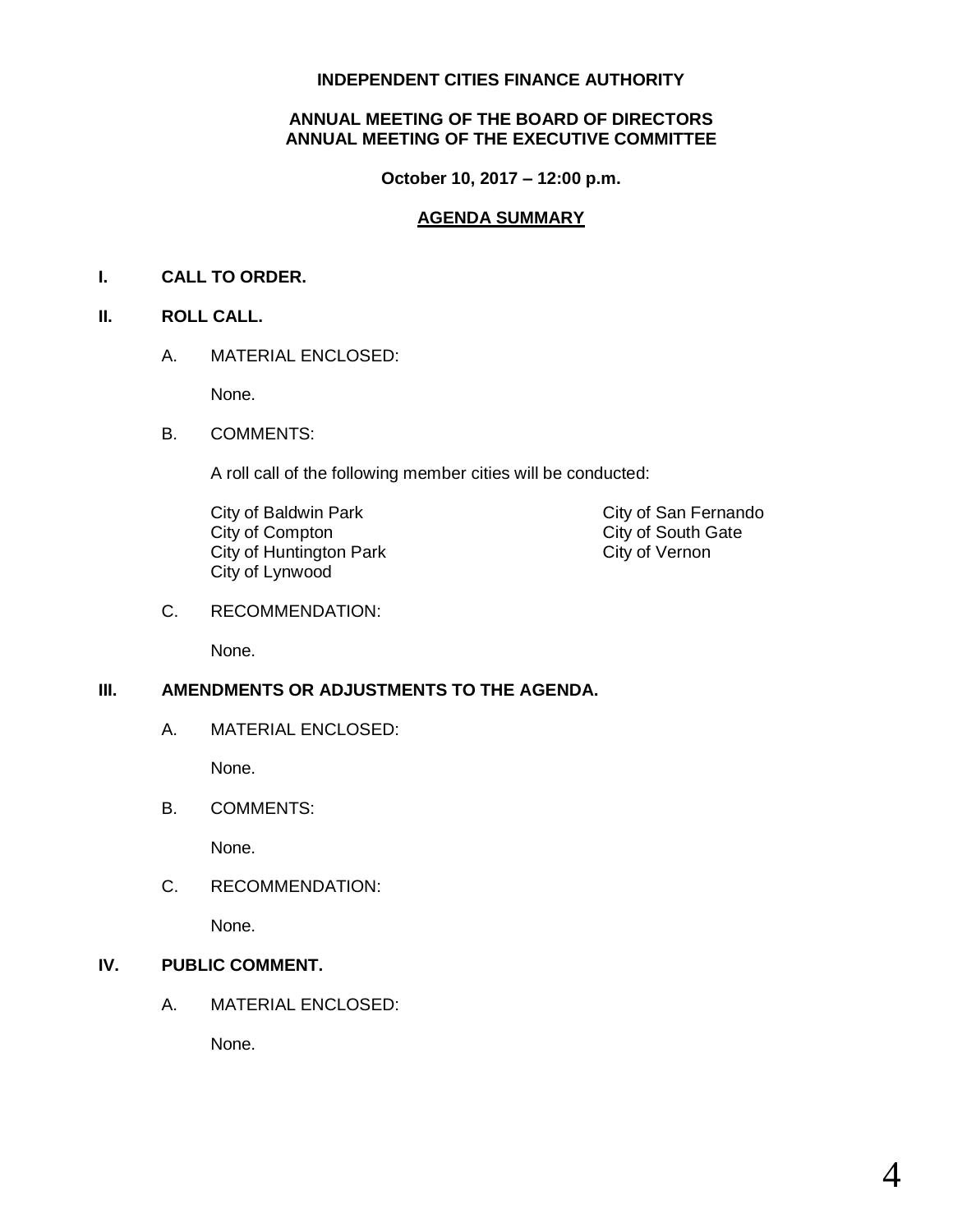### B. COMMENTS:

At this time the public shall have an opportunity to comment on any non-agenda item relevant to the jurisdiction of the Agency. Reasonable time limits are imposed on each topic and each speaker. In accordance with the provisions of the Ralph M. Brown Act (GC §54950 et seq.), no action or discussion may take place by the Board on any item not posted on the agenda. The Board may respond to statements made or questions asked and may direct staff to report back on the topic at a future meeting.

C. RECOMMENDATION:

None.

## **V. NEW BUSINESS.**

## **A. APPROVAL OF MINUTES OF THE NOVEMBER 15, 2017 BOARD OF DIRECTORS MEETING**.

A. MATERIAL ENCLOSED: **(PAGES 11-17)**

Minutes of the November 15, 2017 Board of Directors meeting.

B. COMMENTS:

None.

C. RECOMMENDATION:

Approve the minutes of the November 15, 2017 Board of Directors meeting.

- **B. APPROVAL/ADOPTION OF RESOLUTION NO. 2018-1 (A RESOLUTION OF THE BOARD OF DIRECTORS/EXECUTIVE COMMITTEE OF THE INDEPENDENT CITIES FINANCE AUTHORITY [THE "AUTHORITY"] EXPRESSING AN INTENT TO APPROVE A FIRST SUPPLEMENTAL TRUST INDENTURE; AUTHORIZING THE TAKING OF ALL OTHER ACTIONS NECESSARY TO THE CONSUMMATION OF THE TRANSACTIONS CONTEMPLATED BY THIS RESOLUTION; AND RELATED MATTERS.)**
	- A. MATERIAL ENCLOSED: **(PAGES 18-33)**
		- 1. Resolution No. 2018-1. (Pages 18-21)
		- 2. Draft First Supplemental Trust Indenture. (Pages 22-33)
	- B. COMMENTS:

In November of 2011, ICFA issued approximately \$15 million of Qualified School Construction Bonds to facilitate the financing of the costs of acquiring, constructing, improving and furnishing a charter school at 211 South Avenue 20, Los Angeles (Alliance College-Ready Middle Academy).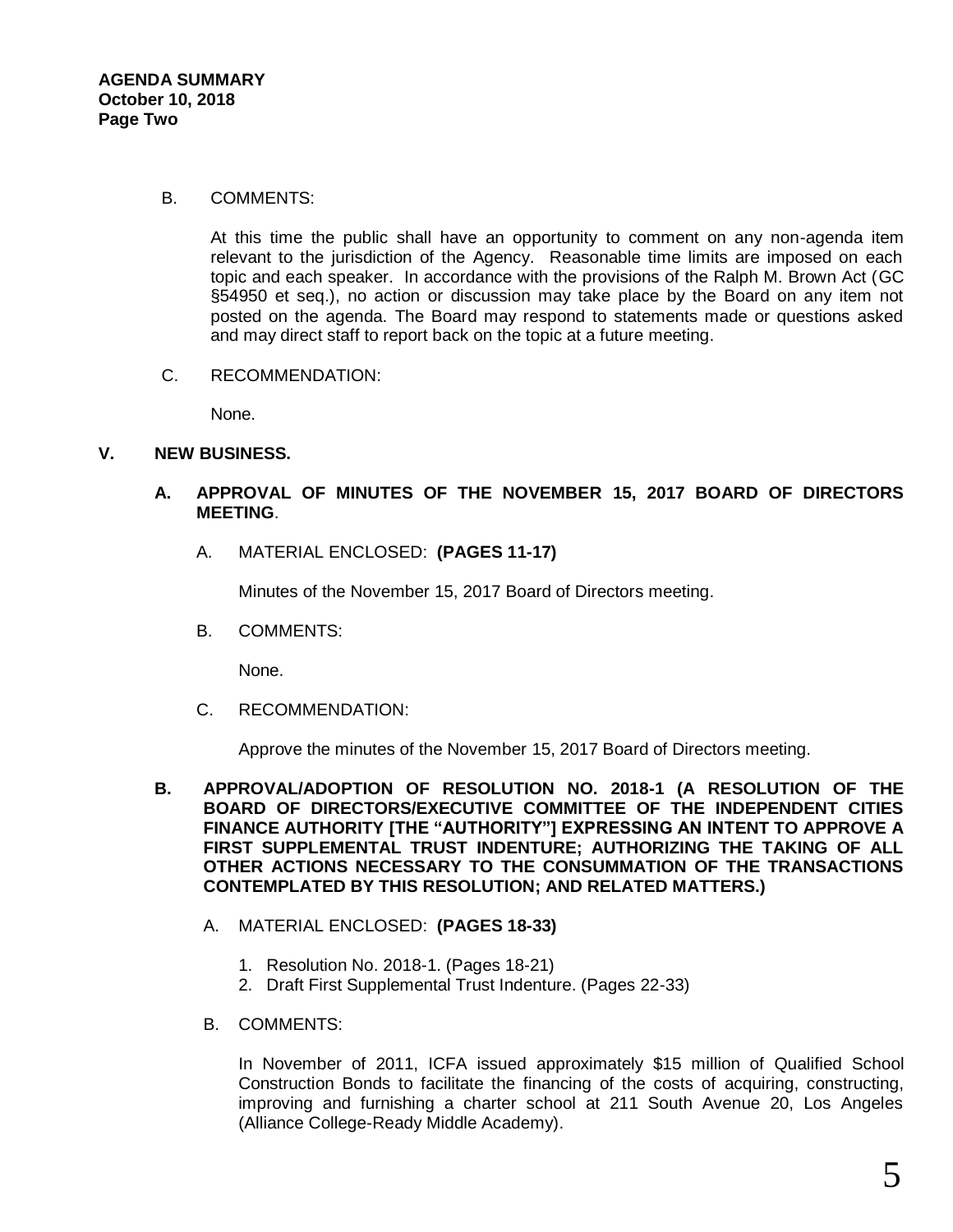At this time, the existing registered owners of the Bonds plan to request certain changes to the Original Trust Indenture pursuant to a First Supplemental Indenture of Trust, which require approval by ICFA under the Original Indenture. The amendments to the Original Indenture are made to assist in the remarketing and sale of the Bonds to the Community Development Trust. Such amendments include, but are not limited to, reducing the debt service reserve fund requirement, changing the conversion date, waiving notice provisions and certain requirements in connection with the remarketing of the Bonds, converting the priority of the Subordinate Bonds to be on parity with the Senior Bonds, eliminating the optional redemption provisions for the Bonds, consenting to modifications to the Leverage Loan Documents, and appointing Robert W. Baird & Co. Incorporated and GVC Capital, LLC, as co-remarketing agents.

Various consultants will be available at the meeting to answer any questions.

### C. RECOMMENDATION:

- 1. Approve/adopt Resolution No. 2018-1 approving the First Supplemental Indenture of Trust and various agreements and documents relating thereto;
- 2. Authorize President Ballin and staff to execute all necessary documents.

## **C. APPROVAL/ADOPTION OF A BUDGET FOR THE 2018-19 FY AND AN INVESTMENT POLICY FOR THE SAME PERIOD.**

- A. MATERIAL ENCLOSED: **(PAGES 34-38)**
	- 1. Budget for the 2018-19 FY. (Pages 34-35)
	- 2. Statement of Investment Policy. (Pages 36-38)
- B. COMMENTS:

Staff has prepared a budget that covers one fiscal year period (2018-19). The proposed budget represents the best estimates of staff regarding future financings.

In addition, the Board should adopt the Statement of Investment Policy that has been adopted each year for many years, as required by law. It requires that all Authority funds be deposited in a band and/or in the State of California Local Agency Investment Fund (LAIF), unless directed otherwise by the Board.

## C. RECOMMENDATION:

- 1. Approve/adopt the 2018-19 FY budget.
- 2. Approve/adopt the Statement of Investment Policy.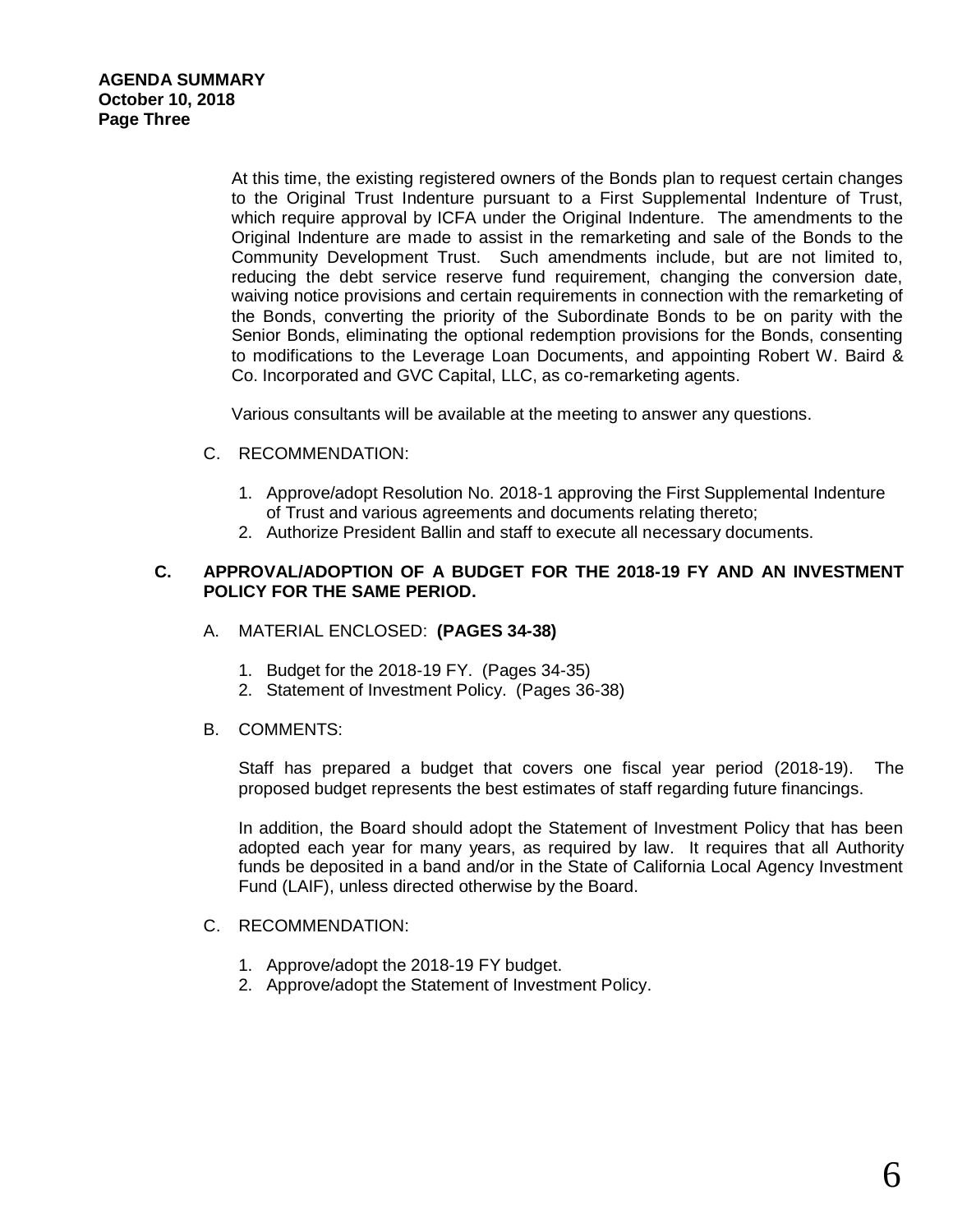## **D. APPROVAL OF FINANCIAL ACCOUNTING FOR THE PERIOD OCTOBER 1, 2017 TO AUGUST 31, 2018.**

### A. MATERIAL ENCLOSED:

None.

## B. COMMENTS:

Receipts for the period October 1, 2107 to August 31, 2018 were as follows:

| 333.00       |
|--------------|
| 3,630.00     |
| 4,074.50     |
| 4,322.28     |
| 5,706.25     |
| 5,727.10     |
| 6,012.92     |
| 7,727.50     |
| 9,187.53     |
| 10,097.47    |
| 12,457.49    |
| 12,782.00    |
| 14,074.38    |
| 18,035.00    |
| 18,499.62    |
| 20,000.03    |
| 25,291.70    |
| 30,267.10    |
| 26,252.47    |
| 26,730.00    |
| 32,857.00    |
| 34,660.00    |
| \$328,725.34 |
| \$           |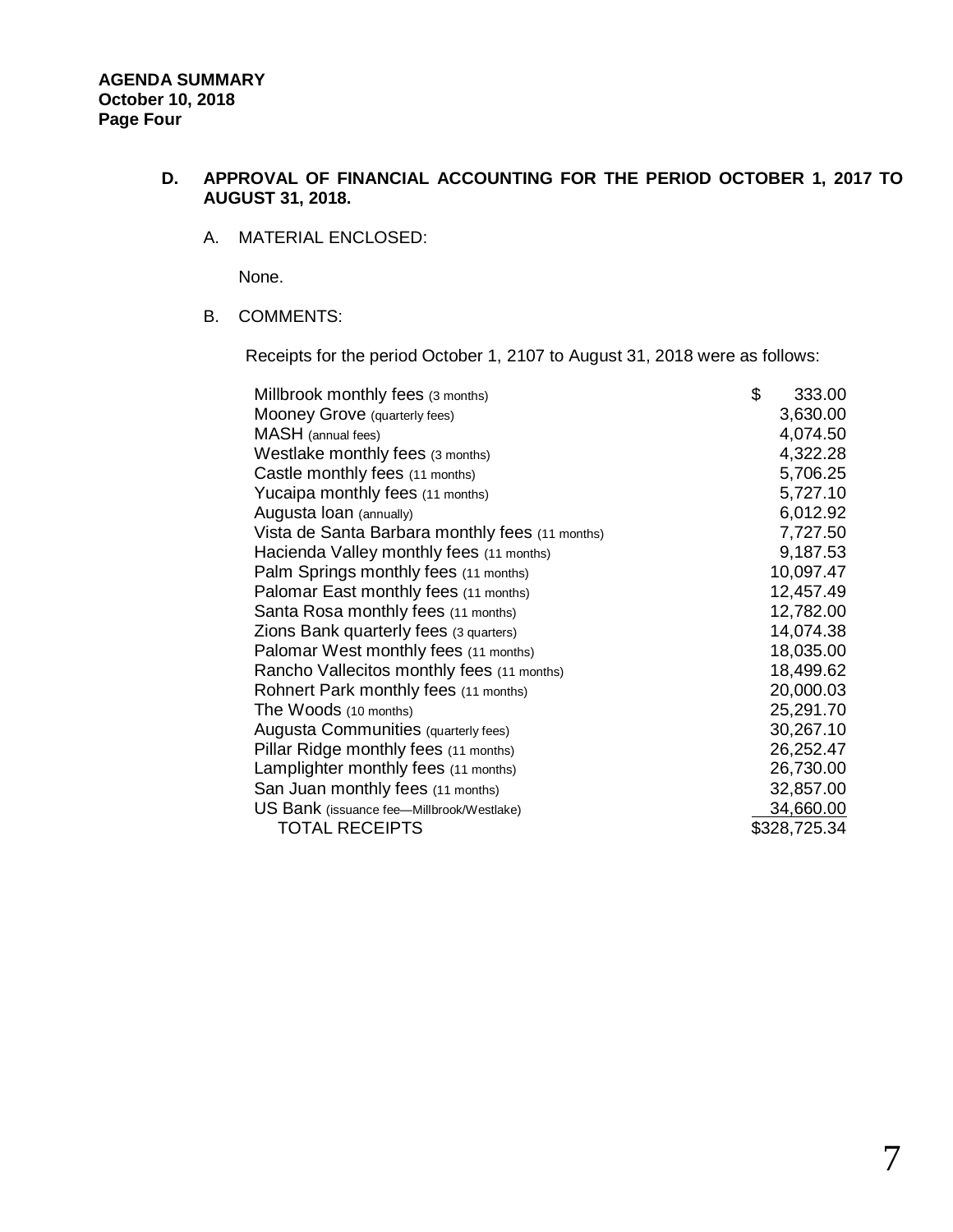Expenditures for the period October 1, 2107 to August 31, 2018 were as follows:

| City of San Fernando (Charitable contribution)                 | \$<br>7,500.00 |
|----------------------------------------------------------------|----------------|
| Smith, Alvarez & Castillo (Staff services)                     | 18,750.00      |
| Logo Expressions (Board Member gifts)                          | 1,083.60       |
| Sylvia Ballin (Board Member stipend)                           | 150.00         |
| Edwin Hernandez (Board Member stipend)                         | 150.00         |
| Leticia Lopez (Board Member stipend)                           | 150.00         |
| Ricardo Pacheco (Board Member stipend)                         | 150.00         |
| Marilyn Sanabria (Board Member stipend)                        | 150.00         |
| Emma Sharif (Board Member stipend)                             | 150.00         |
| Jose Solache (Board Member stipend)                            | 150.00         |
| City of Lynwood (Board Member stipend)                         | 101.43         |
| Smith, Alvarez & Castillo (Staff services)                     | 18,750.00      |
| Del Rae Restaurant (Holiday lunch)                             | 1,174.95       |
| Tripepi Smith & Associates (Public relations)                  | 1,558.25       |
| Best Best & Krieger (Legal fees)                               | 2,701.60       |
| US Bank (DPA fees)                                             | 200.00         |
| Smith, Alvarez & Castillo (Staff services)                     | 18,750.00      |
| St. John the Baptist Church (Charitable contribution)          | 4,000.00       |
| Best Best & Krieger (Legal fees)                               | 8,213.57       |
| County of Los Angeles (Lobbyist registration fees)             | 76.79          |
| Smith, Alvarez & Castillo (Staff services)                     | 18,750.00      |
| Robert Eichel & Associates (Audit services)                    | 3,290.00       |
| Tripepi Smith & Associates (Public relations)                  | 2,672.36       |
| California Contract Cities Association (Sponsorship)           | 1,500.00       |
| California Contract Cities Association (Table top display)     | 800.00         |
| California Contract Cities Association (Seminar registrations) | 1,200.00       |
| Smith, Alvarez & Castillo (Staff services)                     | 18,750.00      |
| Best Best & Krieger (Legal fees)                               | 2,688.00       |
| US Bank (DPA fees)                                             | 400.00         |
| Logo Expressions (Promo)                                       | 1,420.36       |
| Smith, Alvarez & Castillo (Staff services)                     | 18,750.00      |
| Robert Eichel & Associates (Audit services)                    | 9,188.00       |
| SoCal Partners In Home Ownership (Sponsorship)                 | 1,500.00       |
| Tripepi Smith & Associates (Public relations)                  | 3,751.25       |
| Logo Expressions (Promo)                                       | 1,441.89       |
| Smith, Alvarez & Castillo (Staff services)                     | 18,750.00      |
| Logo Expressions (Promo)                                       | 188.17         |
| Renaissance Hotel (Hotel for CCCA Seminar)                     | 753.33         |
| Smith, Alvarez & Castillo (Staff services)                     | 18,750.00      |
| Tripepi Smith & Associates (Public relations)                  | 5,318.24       |
| Best Best & Krieger (Legal fees)                               | 8,119.17       |
| US Bank (DPA fees)                                             | 300.00         |
| Smith, Alvarez & Castillo (Staff services)                     | 18,750.00      |
| Independent Cities Association (Seminar registrations)         | 1,500.00       |
| California City Management Foundation (Sponsorship)            | 3,000.00       |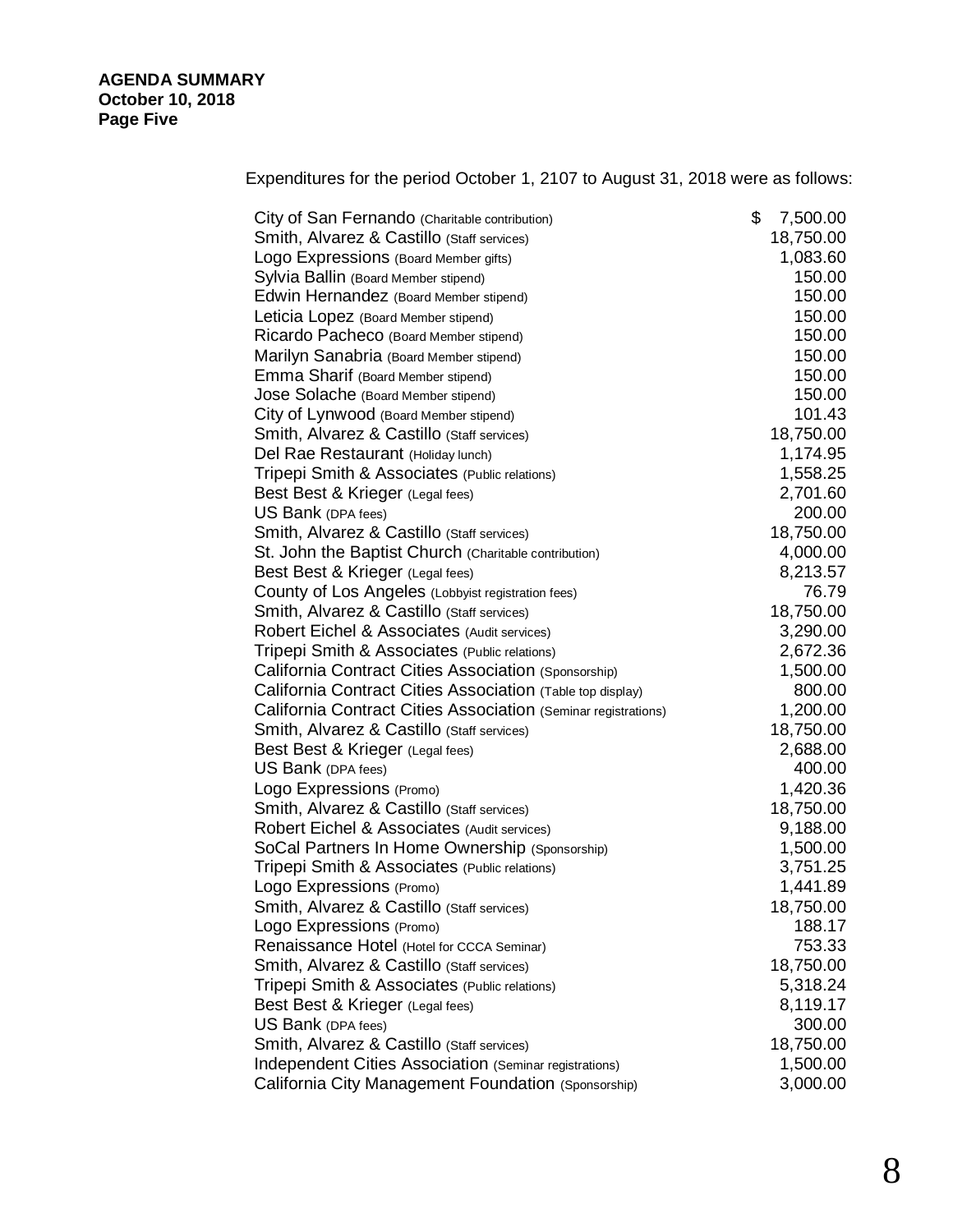| Krisla, Inc. (Accounting services)            | 4,165.00     |
|-----------------------------------------------|--------------|
| Trackdown Management (Sponsorship)            | 1,100.00     |
| Smith, Alvarez & Castillo (Staff services)    | 18,750.00    |
| Tripepi Smith & Associates (Public relations) | 865.49       |
| Best Best & Krieger (Legal fees)              | 2,688.00     |
| US Bank (DPA fees)                            | 500.00       |
| <b>CUSIP Global Services (Fees)</b>           | 97.00        |
| Smith, Alvarez & Castillo (Staff services)    | 18,750.00    |
| Vasquez & Company (Audit fees)                | 11,500.00    |
| <b>TOTAL EXPENDITURES</b>                     | \$303,856.35 |

ICFA account balances as of August 31, 2018 were as follows:

| <b>Bank of America</b> | \$44,784.45  |
|------------------------|--------------|
| I AIF                  | \$349,927.07 |

It should also be noted that ICFA has one outstanding loan to Augusta Communities in the amount of \$90,000.

## C. RECOMMENDATION:

Approve the financial accounting for the period October 1, 2017 to August 31, 2018.

## **E. STATUS REPORT ON THE ICFA M LOCAL EXPRESS PROGRAM.**

A. MATERIAL ENCLOSED:

None.

B. COMMENTS:

A verbal report will be provided at the meeting.

C. RECOMMENDATION:

None.

## **VI. COMMENTS FROM BOARD MEMBERS.**

A. MATERIAL ENCLOSED:

None.

B. COMMENTS:

None.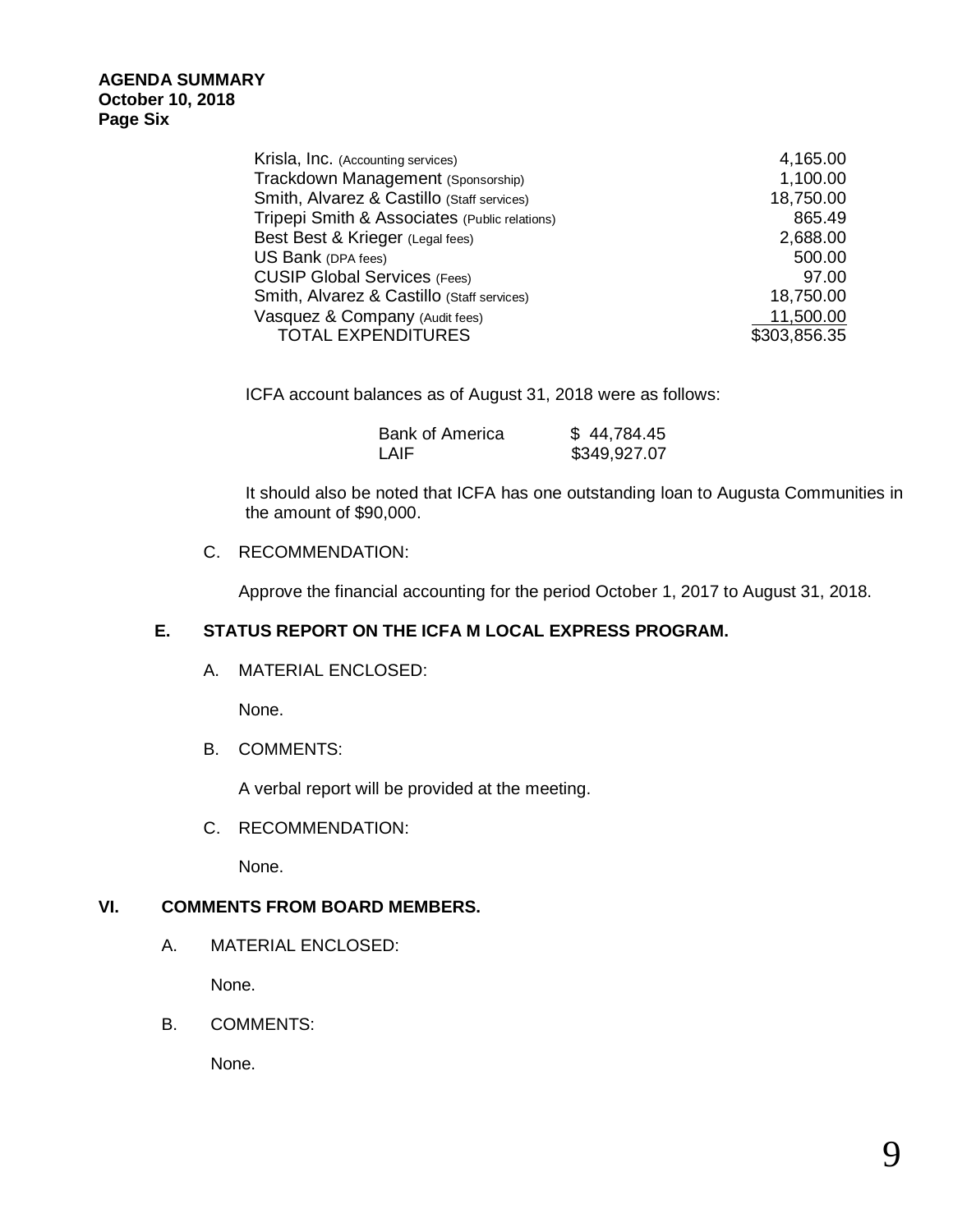## C. RECOMMENDATION:

None.

## **VII. MATTERS FROM STAFF.**

## A. MATERIAL ENCLOSED:

None.

B. COMMENTS:

None.

C. RECOMMENDATION:

None.

**VIII. ADJOURNMENT.**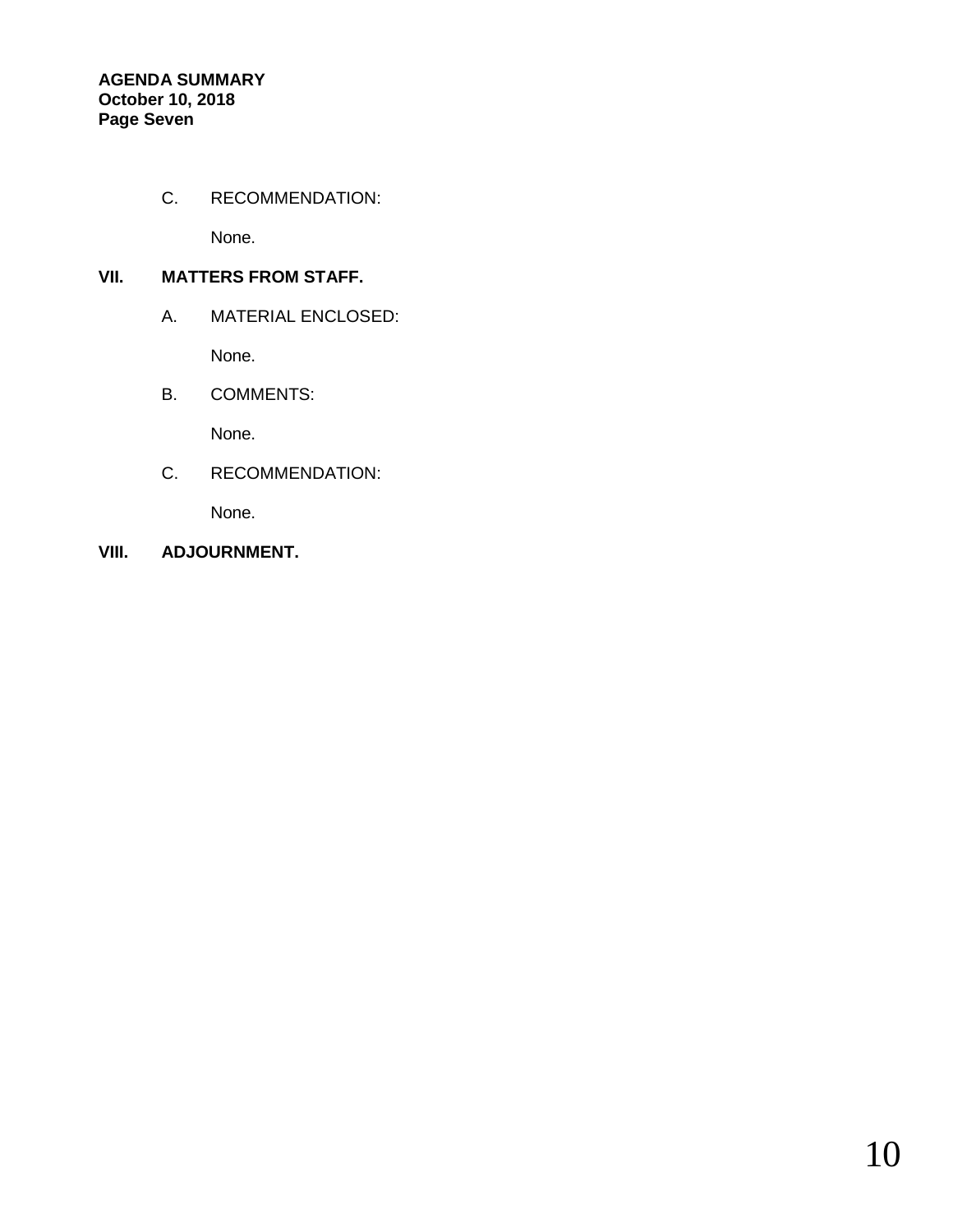#### **INDEPENDENT CITIES FINANCE AUTHORITY**

### **BOARD OF DIRECTORS REGULAR MEETING November 15, 2017**

#### **MINUTES**

#### **I. CALL TO ORDER.**

The regular meeting of the Board of Directors of the Independent Cities Finance Authority (ICFA) was called to order in the City of Lynwood on November 15, 2017 at 12:10 p.m. by President Sylvia Ballin.

#### **II. ROLL CALL.**

### **Members Of The Executive Committee/Board of Directors Present (Voting)**

| Sylvia Ballin, President | San Fernando    |
|--------------------------|-----------------|
| Edwin Hernandez          | Lynwood         |
| Ricardo Pacheco          | Baldwin Park    |
| Marilyn Sanabria         | Huntington Park |
| Emma Sharif              | Compton         |
| Leticia Lopez            | Vernon          |

### **Alternate Members Of The Board of Directors Present**

Jose Solache Lynwood

The City of South Gate was not represented by a voting member.

#### **Guests Present**

| $C + 2F$ Dragant |                                  |
|------------------|----------------------------------|
| Wes Wolf         | Wolf & Company, Inc.             |
| George Turk      | Millennium Housing               |
| Tammy Ofek       | Wolf & Company, Inc.             |
| Pam Newcomb      | Newcomb Williams Financial Group |
| Clay Hardmore    | Gilmore & Bell                   |

## **Staff Present**

Lufti Kharuf **Best Best & Krieger LLP** Debbie Smith Smith, Alvarez & Castillo/ICFA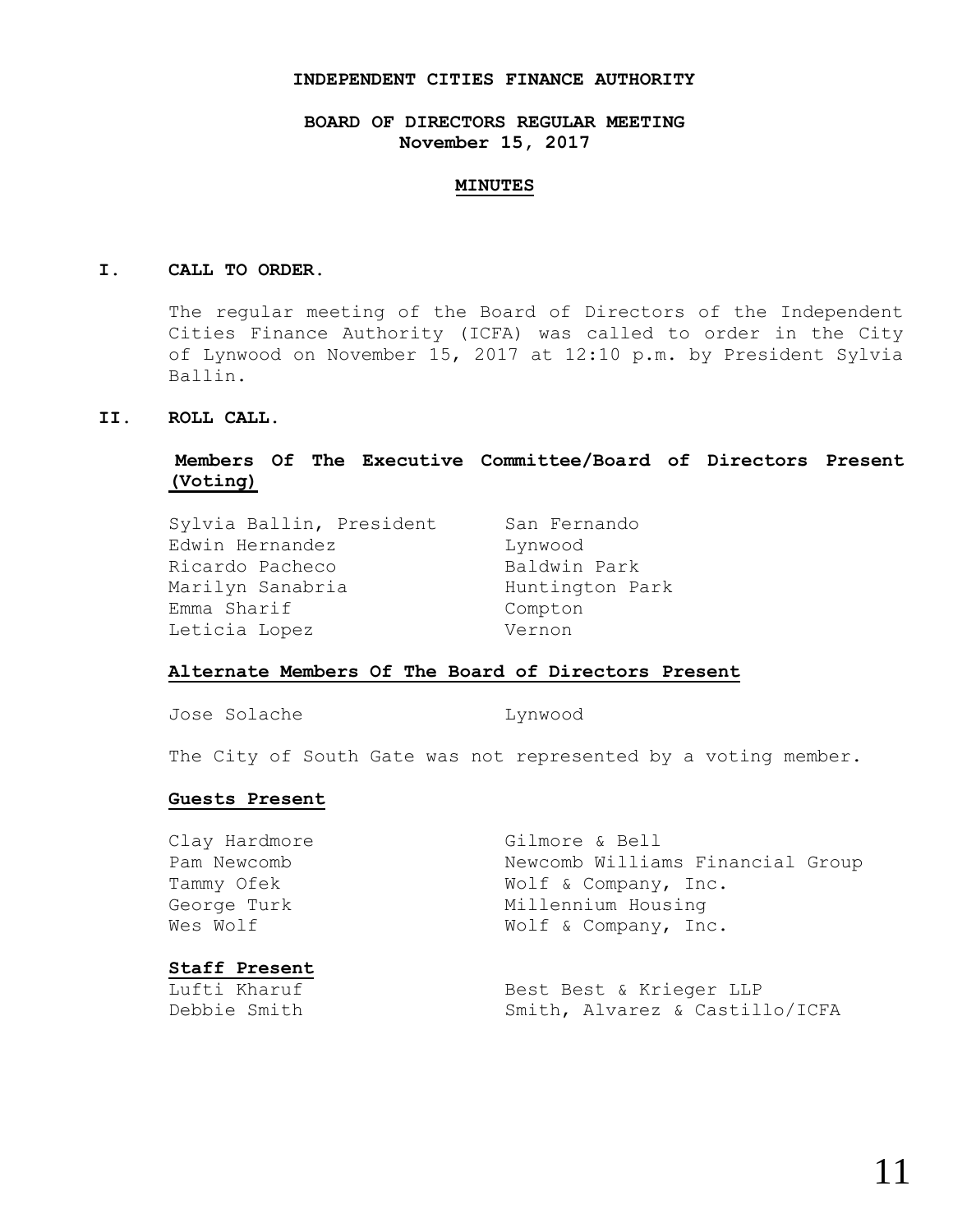**INDEPENDENT CITIES FINANCE AUTHORITY Board of Directors Meeting, November 15, 2017 Page 2**

#### **III. AMENDMENTS OR ADJUSTMENTS TO THE AGENDA.**

There were no amendments or adjustments to the agenda.

#### **IV. PUBLIC COMMENTS.**

There were no members of the public who wished to speak.

#### **V. NEW BUSINESS.**

#### A. **APPROVAL OF THE MINUTES OF THE MARCH 23, 2017 BOARD OF DIRECTORS MEETING.**

It was moved by Marilyn Sanabria, seconded by Edwin Hernandez, and unanimously carried by the following roll call vote to approve the minutes of the March 23, 2017 Board of Directors meeting:

- AYES: Sylvia Ballin (San Fernando), Edwin Hernandez (Lynwood), Leticia Lopez (Vernon), Ricardo Pacheco (Baldwin Park), Marilyn Sanabria (Huntington Park), Emma Sharif (Compton) NOES: None ABSTAIN: None ABSENT: City of South Gate
- **B. APPROVAL/ADOPTION OF RESOLUTION 2017-2 (A RESOLUTION OF THE BOARD OF DIRECTORS/EXECUTIVE COMMITTEE OF THE INDEPENDENT CITIES FINANCE AUTHORITY APPROVING A DEBT MANAGEMENT POLICY AND TAKING OTHER ACTIONS RELATED THERETO.**

It was reported generally as follows:

On September 12, 2017, the Governor signed into law Senate Bill 1029 (SB 1029). SB 1029 amended Government Code 8855 requiring local governments to prepare and submit accountability reports to the California Debt and Investment Advisory Commission (CDIAC). SB 1029 also mandated local governments to adopt debt policies 30 days prior to any debt issuance after January 21, 2017.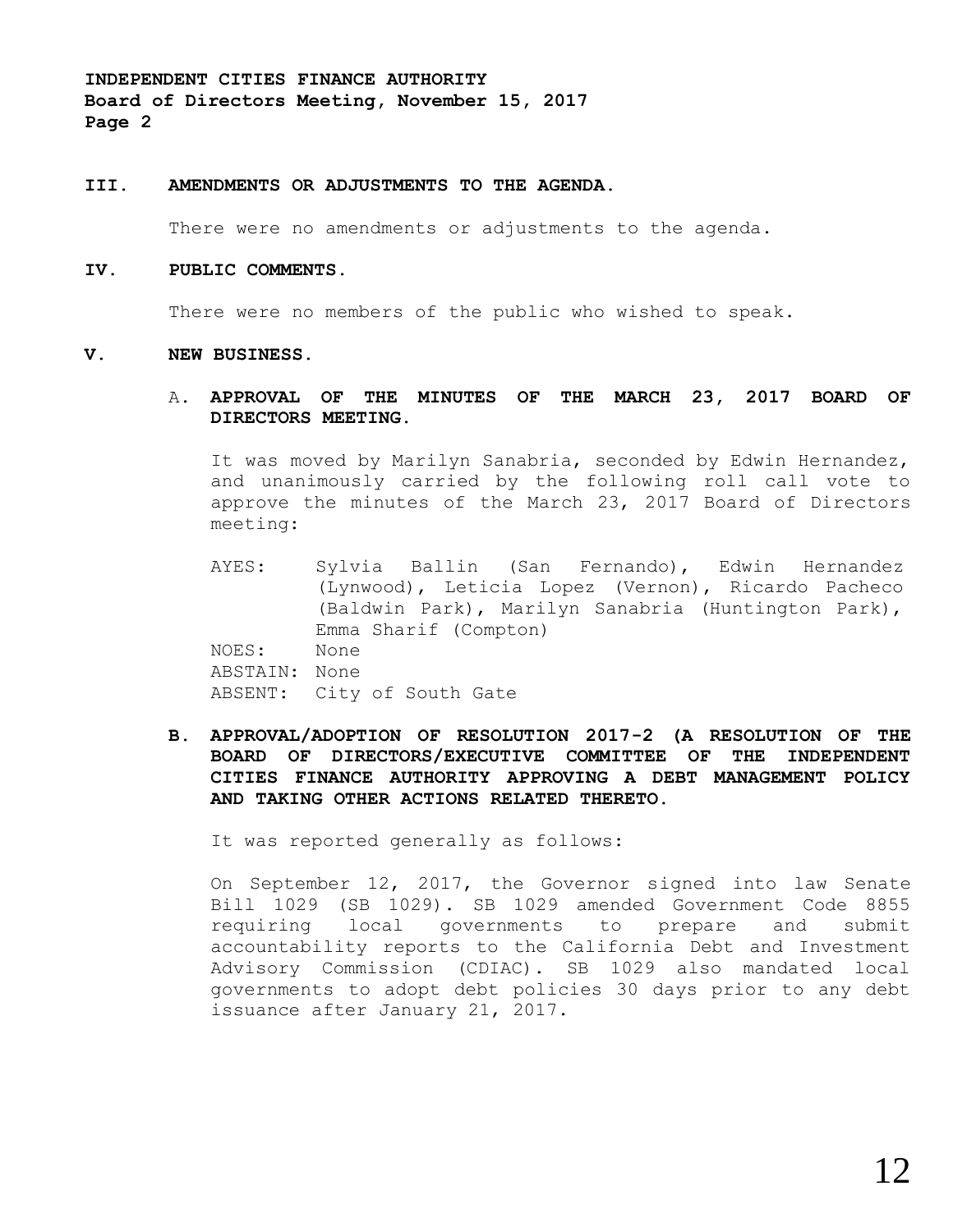The Authority has not previously adopted a Debt Management Policy, and is scheduled to issue bonds in the near term. Therefore, the Authority must adopt a Debt Management Policy as soon as feasible.

The Debt Management Policy contained in the agenda packet meets the requirements of Government Code 8855 as amended. This Debt Policy shall govern all debt undertaken by the Authority.

President Ballin asked if there were any questions or comments. There were none.

It was moved by Edwin Hernandez, seconded by Leticia Lopez, and unanimously carried by the following roll call vote to approve/adopt Resolution 2017-2 and to authorize President Ballin and staff to execute same:

- AYES: Sylvia Ballin (San Fernando), Edwin Hernandez (Lynwood), Leticia Lopez (Vernon), Ricardo Pacheco (Baldwin Park), Marilyn Sanabria (Huntington Park), Emma Sharif (Compton) NOES: None ABSTAIN: None ABSENT: City of South Gate
- **C. APPROVAL OF THE REFINANCING OF TWO MANUFACTURED HOME COMMUNITIES BY ICFA, FOR MILLENNIUM HOUSING OF CALIFORNIA AND ITS AFFILIATES, COACH OF SAN DIEEGO, INC. AND MILLENNIUM HOUSING CORPORATION LOCATED IN THE CITY OF FRESNO, COUNTY OF FRESNO.**

Staff reported generally as follows:

The proposal is to finance the refunding of two manufactured home communities in the City of Fresno (Westlake Mobilehome Park and Millbrook Mobile Home Village), on behalf of Millennium Housing. Millennium originally purchased Westlake Park in May of 2003 and refinanced it in April of 2007, both through ICFA. Millbrook Park was purchased by Millennium in January of 2013.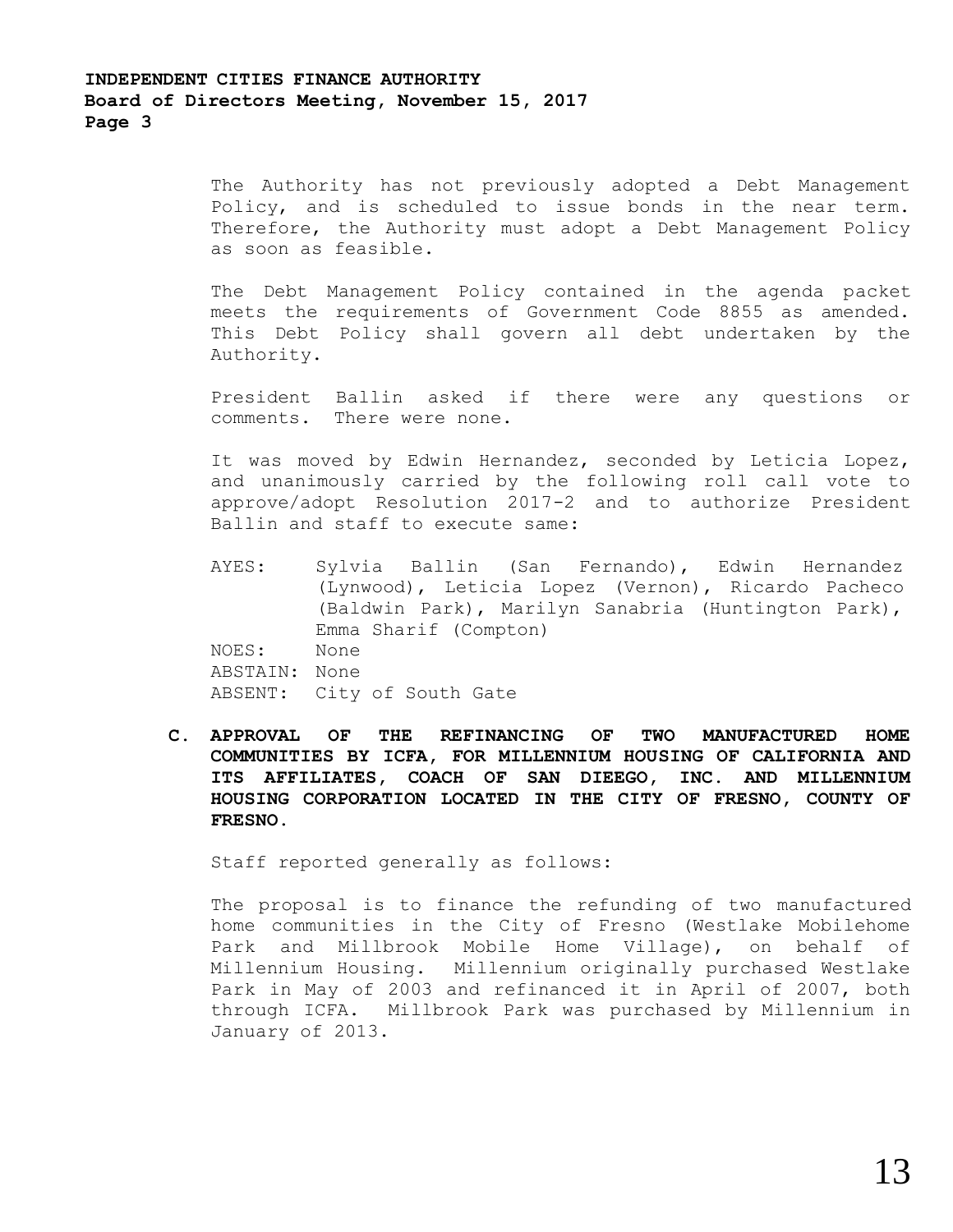George Turk of Millennium Housing provided a brief report on the park and all aspects of financing of the project. By refinancing, the cash flow of the park will substantially increase which will allow Millennium to provide additional improvements in the park.

Staff presented a report on the finance team and costs of issuance for the project. It was noted that the City of Fresno conducted a TEFRA hearing on November 9th to approve the bond financing.

President Ballin thanked Millennium Housing for bringing this financing to the Authority and asked if there were any additional questions or comments. There were none.

It was moved by Edwin Hernandez, seconded by Leticia Lopez, and unanimously carried by the following roll call vote to approve all aspects of the proposed financing for Westlake Mobilehome Park and Millbrook Mobile Home Village on behalf of Millennium Housing:

- AYES: Sylvia Ballin (San Fernando), Edwin Hernandez (Lynwood), Leticia Lopez (Vernon), Ricardo Pacheco (Baldwin Park), Marilyn Sanabria (Huntington Park), Emma Sharif (Compton) NOES: None ABSTAIN: None ABSENT: City of South Gate
- **D. APPROVAL/ADOPTION OF RESOLUTION NO. 2017-3 (A RESOLUTION OF THE BOARD OF DIRECTORS/EXECUTIVE COMMITTEE OF THE INDEPENDENT CITIES FINANCE AUTHORITY AUTHORIZING THE ISSUANCE IN ONE OR MORE SERIES OF ITS NOT TO EXCEED \$24,500,000 AGGREGATE PRINCIPAL AMOUNT OF INDEPENDENT CITIES FINANCE AUTHORITY MOBILE HOME PARK REVENUE REFUNDING BONDS (WESTLAKE AND MILLBROOK MOBILEHOME PARKS) SERIES 2017A AND MOBILEHOME PARK SUBORDINATE REVENUE REFUNDING BONDS (WESTLAKE AND MILLBROOK MOBILEHOME PARKS) SERIES 2017B, AND APPROVING CERTAIN DOCUMENTS AND AUTHORIZING CERTAIN ACTIONS IN CONNECTION THEREWITH).**

Staff reported generally as follows: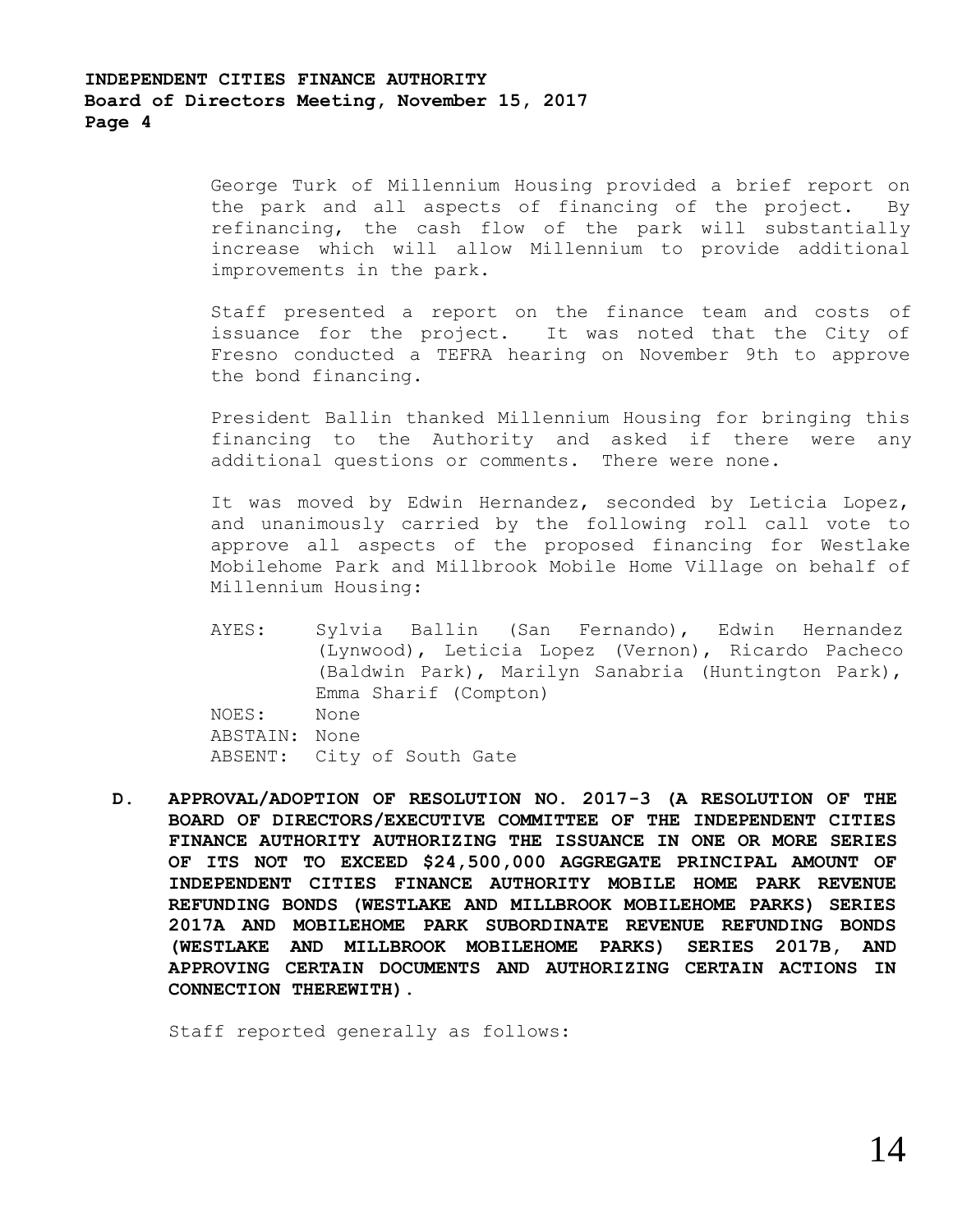## **INDEPENDENT CITIES FINANCE AUTHORITY Board of Directors Meeting, November 15, 2017 Page 5**

Resolution 2017-3 is the ICFA document which formally authorizes the issuance and delivery of the bonds and authorizes the execution of the bond documents. The various bond documents facilitate the funding thereof.

It was noted that ICFA will receive a fee at closing equal to 20 basis points times the principal amount of the bonds issued. ICFA will thereafter receive an annual fee equal to 10 basis points on the outstanding principal of the bonds as long as the bonds are outstanding. The bonds are not an obligation of the Authority. They are payable solely from revenues from the parks to repayment of the bonds. Generally, after issuance of the bonds, ICFA's responsibilities will be limited to reviewing reports provided by the Oversight Agent and Trustee.

President Ballin asked if there were any questions or comments. There were none.

It was moved by Emma Sharif, seconded by Edwin Hernandez, and unanimously carried by the following roll call vote to approve/adopt Resolution 2017-3 approving the bond issuance and the various agreements and documents relating thereto and to authorize President Ballin and staff to execute all necessary documents relating thereto:

AYES: Sylvia Ballin (San Fernando), Edwin Hernandez (Lynwood), Leticia Lopez (Vernon), Ricardo Pacheco (Baldwin Park), Marilyn Sanabria (Huntington Park), Emma Sharif (Compton) NOES: None ABSTAIN: None ABSENT: City of South Gate

#### **E. APPROVAL/ADOPTION OF A BUDGET FOR THE 2017-18 FY.**

Jose Solache, ICFA Treasurer, referred those present to the proposed budget contained in the agenda packet noting that it represents the best estimates of staff regarding future financings, and noted that a balanced budget is being presented for approval/adoption.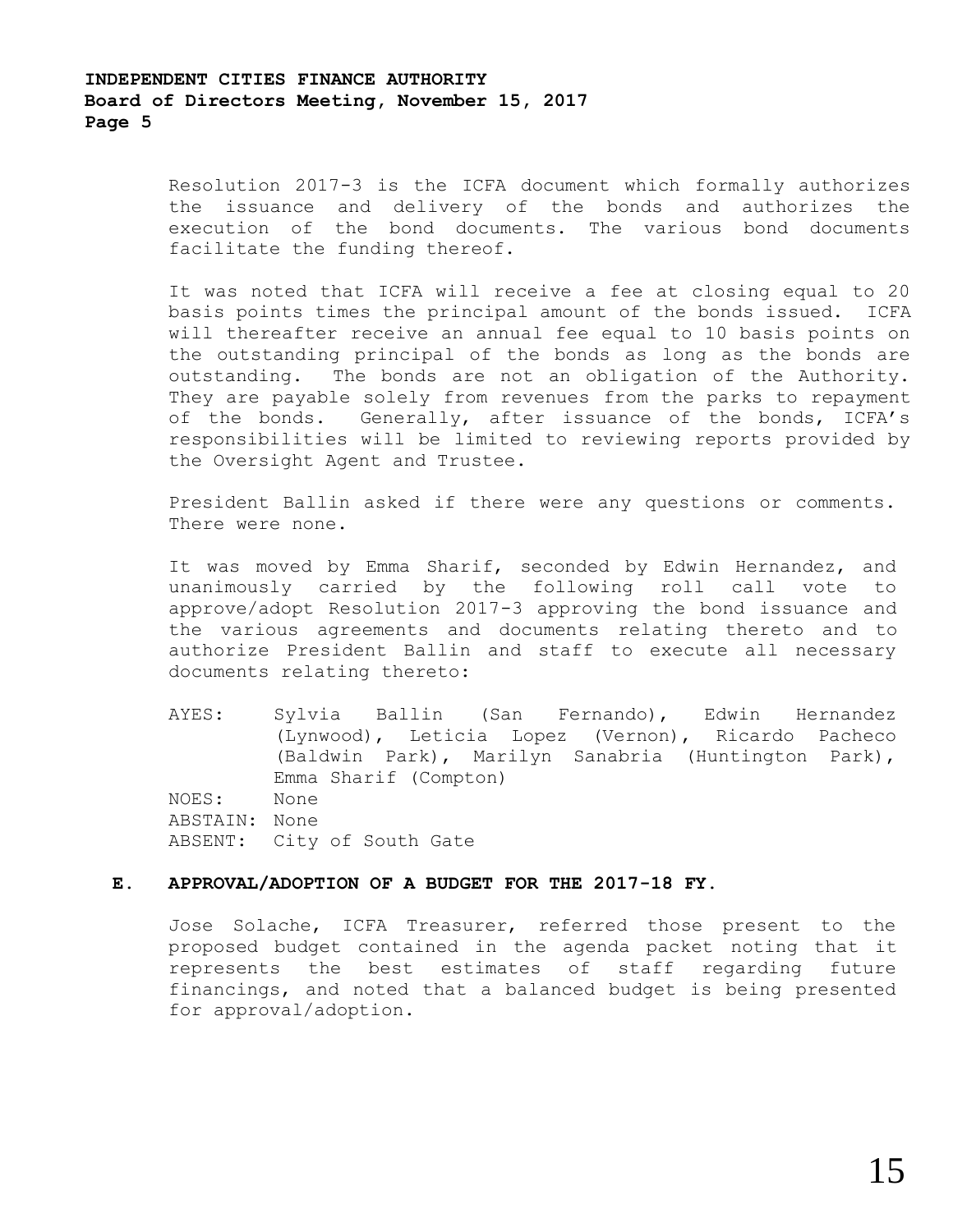President Ballin asked if there were any questions or comments. There were none

It was moved by Marilyn Sanabria, seconded by Edwin Hernandez, and unanimously carried by the following roll call vote to approve/adopt the 2017-18 FY budget:

AYES: Sylvia Ballin (San Fernando), Edwin Hernandez (Lynwood), Leticia Lopez (Vernon), Ricardo Pacheco (Baldwin Park), Marilyn Sanabria (Huntington Park), Emma Sharif (Compton) NOES: None ABSTAIN: None ABSENT: City of South Gate

### **F. APPROVAL OF FINANCIAL ACCOUNTING FOR THE PERIOD FEBRUARY 1, 2017 TO SEPTEMBER 30, 2017.**

It was moved by Edwin Hernandez, seconded by Marilyn Sanabria, and unanimously carried by the following roll call vote to approve the financial accounting for the period February 1, 2017 to September 30, 2017:

AYES: Sylvia Ballin (San Fernando), Edwin Hernandez (Lynwood), Leticia Lopez (Vernon), Ricardo Pacheco (Baldwin Park), Marilyn Sanabria (Huntington Park), Emma Sharif (Compton) NOES: None ABSTAIN: None ABSENT: City of South Gate

#### **G. STATUS REPORT ON AN ICFA POOL SECURITIZATION PROGRAM.**

Staff reported generally as follows:

In March, the ICFA Board gave approval for staff to proceed with the planning and implementation of an ICFA Pool Securitization Program using Measure M and Measure R funds.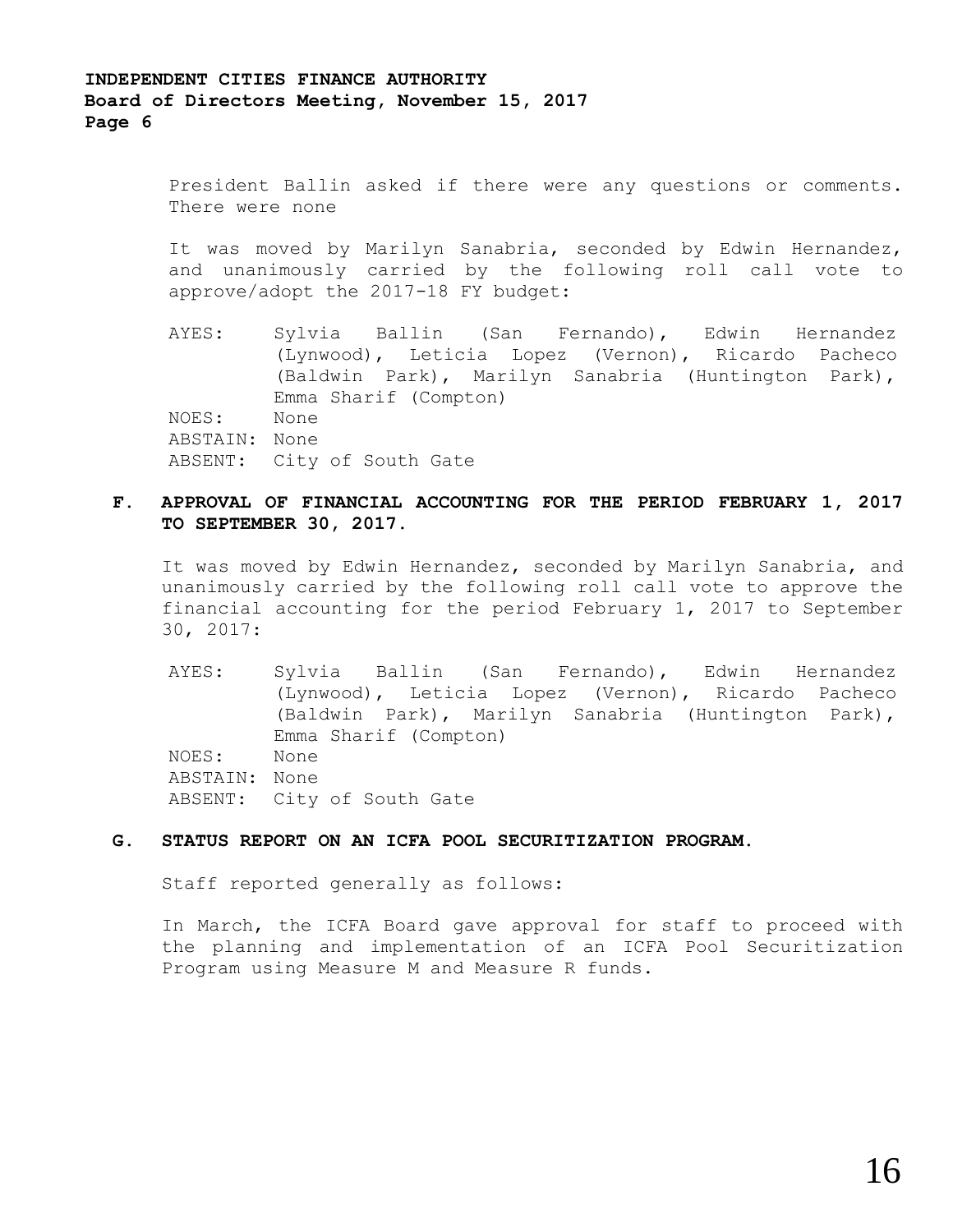After providing a brief background, staff noted that the Metro Board approved the Master Guidelines for allocation of Measure M funds at the end of June, but have not yet approved the bonding guidelines. ICFA has obtained interest from several cities to participate in a pool to assist them in obtaining funding for street projects. Staff will continue to approach cities in anticipation of the bonding guidelines being approved by the Metro Board.

Several Board members indicated that this is a great opportunity for cities to complete any transportation related projects.

President Ballin asked if there were any further questions or comments. There were none.

#### **VI. COMMENTS FROM BOARD MEMBERS.**

President Ballin wished everyone a Happy Thanksgiving and thanked them for attending the Board meeting. In addition, she indicated she was looking forward to seeing everyone again at the ICFA annual holiday luncheon on November 29th.

#### **VII. MATTERS FROM STAFF.**

There were no comments from staff.

#### **VIII. ADJOURNMENT.**

There being no further business to be discussed, the meeting was adjourned at 12:28 p.m.

Respectfully submitted,

 $\sqrt{s}/$ Deborah J. Smith Executive Director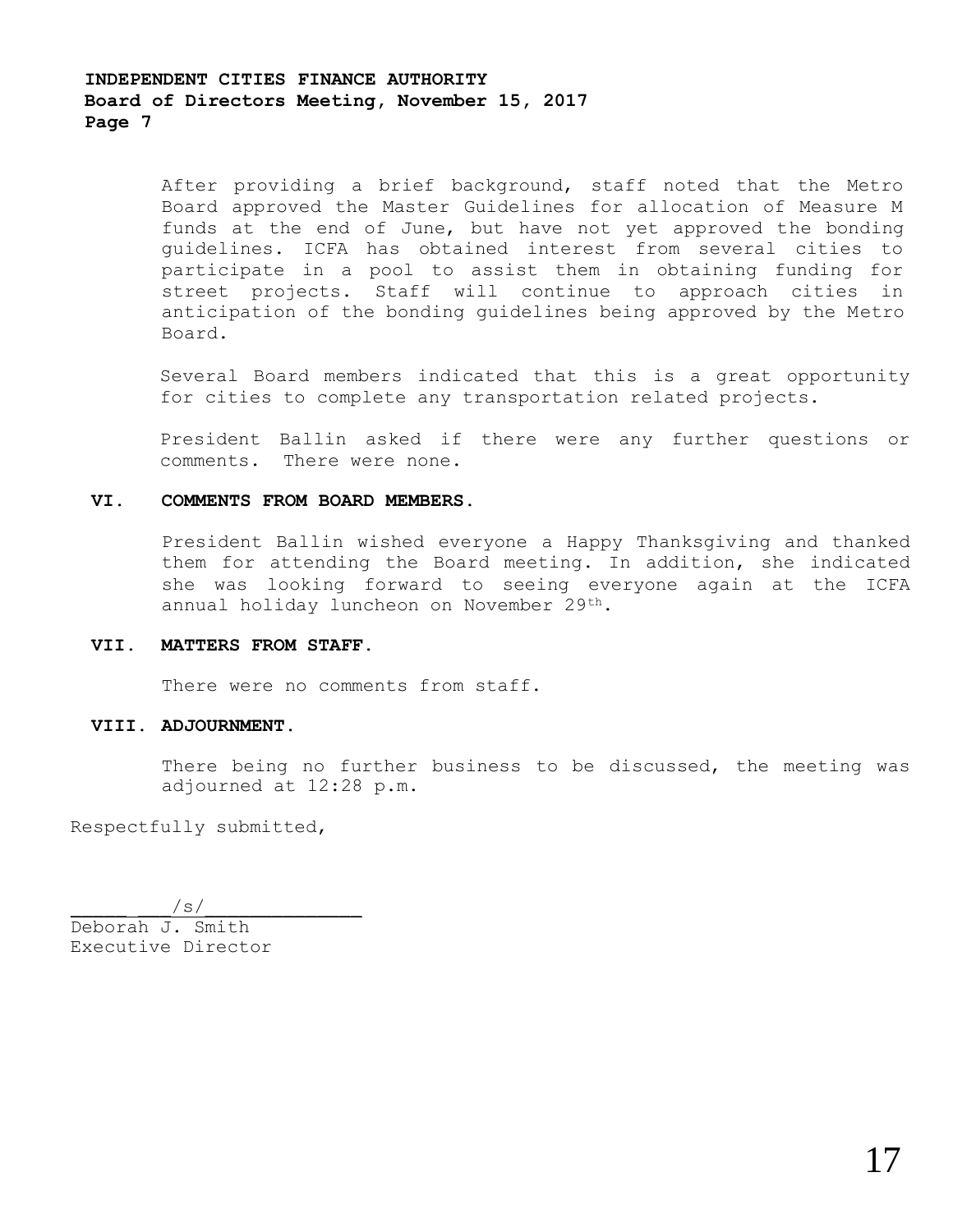## **RESOLUTION NO. 2018-1**

A RESOLUTION OF THE BOARD OF DIRECTORS/EXECUTIVE COMMITTEE OF THE INDEPENDENT CITIES FINANCE AUTHORITY (THE "AUTHORITY") EXPRESSING AN INTENT TO APPROVE A FIRST SUPPLEMENTAL TRUST INDENTURE; AUTHORIZING THE TAKING OF ALL OTHER ACTIONS NECESSARY TO THE CONSUMMATION OF THE TRANSACTIONS CONTEMPLATED BY THIS RESOLUTION; AND RELATED MATTERS.

WHEREAS, the Independent Cities Finance Authority, a joint powers authority duly organized and existing under the laws of the State of California (the "Authority"), is authorized to issue bonds pursuant to Chapter 5 of Division 7 of the Government Code of the State of California (the "Act") for any public purpose for which it was created and to enter into a loan agreement with, or deliver or cause to be executed and delivered certificates of participation in a lease or installment sale agreement with, any public or private entity including, to finance or refinance the construction, expansion, remodeling, renovation, furnishing, equipping and acquisition of charter school facilities (including by reimbursing expenditures made or refinancing indebtedness incurred for such purposes) within the jurisdiction of the Authority; and

WHEREAS, on February 17, 2009, the President of the United States of America signed into law the American Recovery and Reinvestment Act of 2009, Pub. L. No. 111-5 Stat. 115 (2009) ("ARRA"), which amended the Internal Revenue Code of 1986, as amended (the "Code") by adding Section 54F thereof, authorizing the issuance of qualified school construction bonds ("Qualified School Construction Bonds"), as tax credit bonds, by a state or local government within the jurisdiction of which a school is located; and

WHEREAS, Qualified School Construction Bonds may be used to finance the construction, rehabilitation, or repair of a public school facilities or for the acquisition of land on which such facilities are to be constructed ("Qualified Costs"); and

WHEREAS, the Authority has previously issued its \$9,844,675 Charter School Revenue Bonds (Alliance Broadway School Project) Series 2011A (Taxable Qualified School Construction Bonds - Direct Subsidy) (the "Senior Bonds") and its \$5,168,000 Subordinate Charter School Revenue Bonds (Alliance Broadway School Project) Series 2011B (Taxable Qualified School Construction Bonds – Direct Subsidy) (the "Subordinate Bonds" and together with the Senior Bonds, the "Series 2011 Bonds") pursuant to and secured by the Trust Indenture dated November 1, 2011 between the Authority and the Zions Bancorporation, National Association (formerly known as ZB, National Association DBA Zions Bank), as trustee thereunder (the "Original Trust Indenture"); and

WHEREAS, capitalized terms used but not otherwise defined herein shall have the meanings assigned to them in the Original Trust Indenture; and

WHEREAS, the Series 2011 Bonds were issued by the Authority and loaned to 1918 Broadway Charter Financing LLC (the "Borrower"), a limited liability company organized for nonprofit purposes under the laws of the State, pursuant to a Loan Agreement dated as of November 1, 2011 between the Authority and Borrower (the "Loan Agreement") for the public purpose of (i) facilitating the financing of the costs of acquiring, constructing, improving and furnishing charter school facilities and the related site located at 211 S. Avenue 20, Los Angeles, California (the "Series 2011 Facilities") for lease to the Lessees, (ii) paying capitalized interest during construction, and (iii) paying certain issuance expenses (collectively, the "Series 2011 Project"); and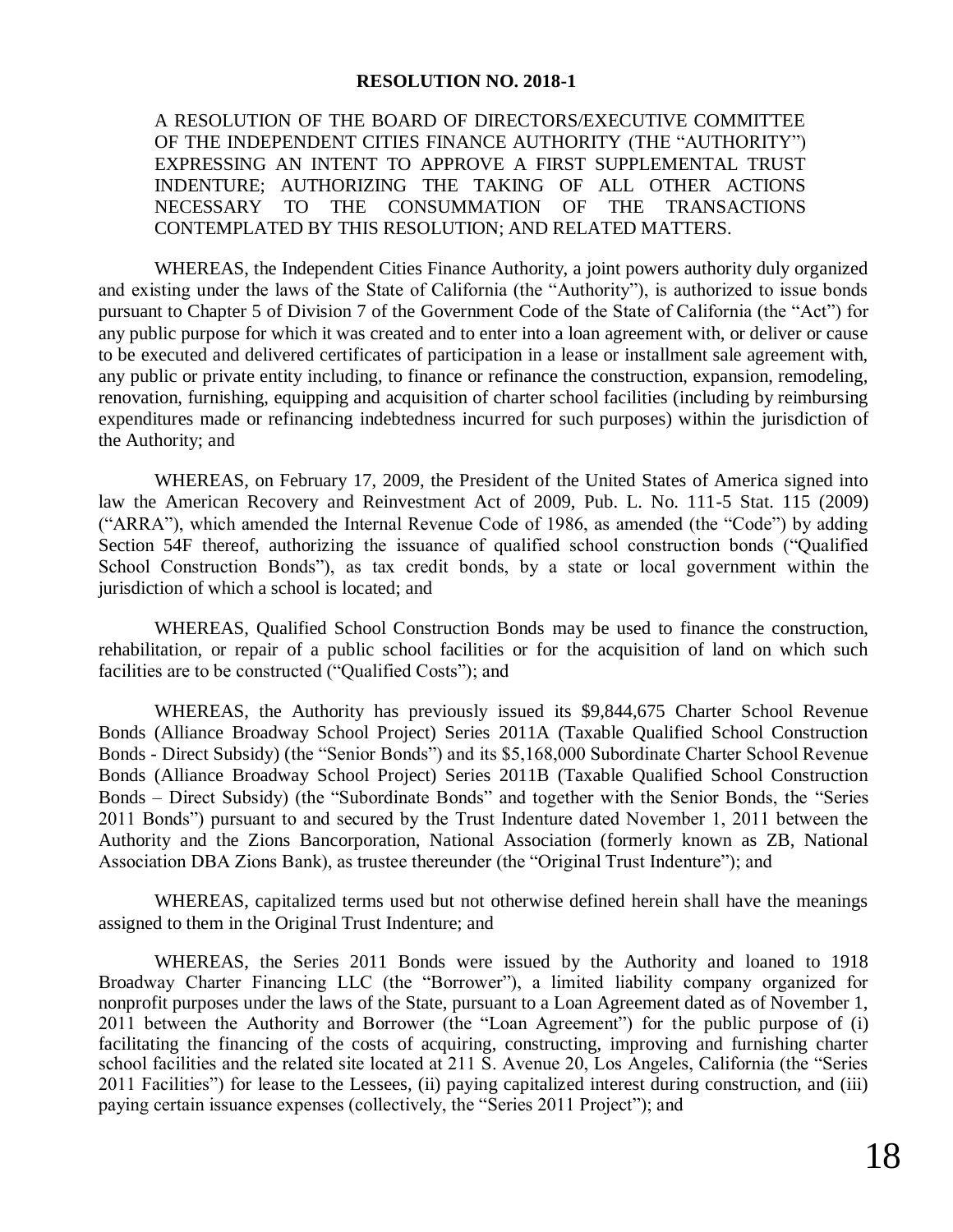WHEREAS, in order to facilitate amending provisions of the Original Trust Indenture, at the anticipated direction of 100% of the Registered Owners of the Series 2011 Bonds in accordance with Sections 10.02 and 10.03 of the Original Trust Indenture, including, but not limited to, reducing the debt service reserve fund requirement, changing the Conversion Date (as defined in the Original Trust Indenture), waiving notice provisions and certain requirements in connection with the remarketing of the Series 2011 Bonds, converting the priority of the Subordinate Bonds to be on a parity with the Senior Bonds, eliminating the optional redemption provisions for the Series 2011 Bonds, and appointing Robert W. Baird & Co. Incorporated and GVC Capital, LLC, as co-remarketing agents, it has been deemed appropriate and necessary that the Authority express its intention to approve a supplement to the Original Trust Indenture and prescribe and establish conditions and other appropriate matters with respect to such amendment;

NOW, THEREFORE, BE IT RESOLVED, DETERMINED AND ORDERED BY THE BOARD OF DIRECTORS/EXECUTIVE COMMITTEE OF THE INDEPENDENT CITIES FINANCE AUTHORITY AS FOLLOWS:

SECTION 1. The above recitals, and each of them, are true and correct.

SECTION 2. The Authority declares its intent to enter into a First Supplemental Trust Indenture (the "First Supplemental Trust Indenture") between the Authority and the Trustee, supplementing the Original Trust Indenture, the form of which has been presented to the Board of Directors/Executive Committee of the Authority, with such changes therein as are not inconsistent herewith, including any additional changes requested or consented to by 100% of the Registered Owners of the Bonds in furtherance of the remarketing thereof.

SECTION 3. All actions previously taken (not inconsistent with the provisions of this resolution) by the Authority and by the officers of the Authority directed toward the Series 2011 Bonds are hereby ratified and approved.

SECTION 4. The President, Vice President, members of the Board of Directors/Executive Committee, Executive Director, Secretary, Treasurer, Authority Counsel, and all other officers of the Authority are hereby authorized and directed, for and in the name and on behalf of the Authority, to do any and all things and take any and all actions upon consultation with the Authority's financial consultant, and including execution and delivery of any and all assignments, certificates, requisitions, agreements, notices, consents, instruments of conveyance, warrants and other documents which they, or any of them, may deem necessary or advisable in order to consummate the transactions as described herein in connection with the execution of the First Supplemental Trust Indenture or to otherwise effectuate the purposes of this Resolution, and serve a public purpose, providing educational facilities and opportunities for California students.

SECTION 5. If any provisions of this Resolution should be held invalid, the invalidity of such provision shall not affect the validity of any of the other provisions of this resolution.

SECTION 6. All resolutions of the Authority or parts thereof, inconsistent herewith, are hereby repealed to the extent only of such inconsistency. This Resolution shall take effect immediately upon adoption.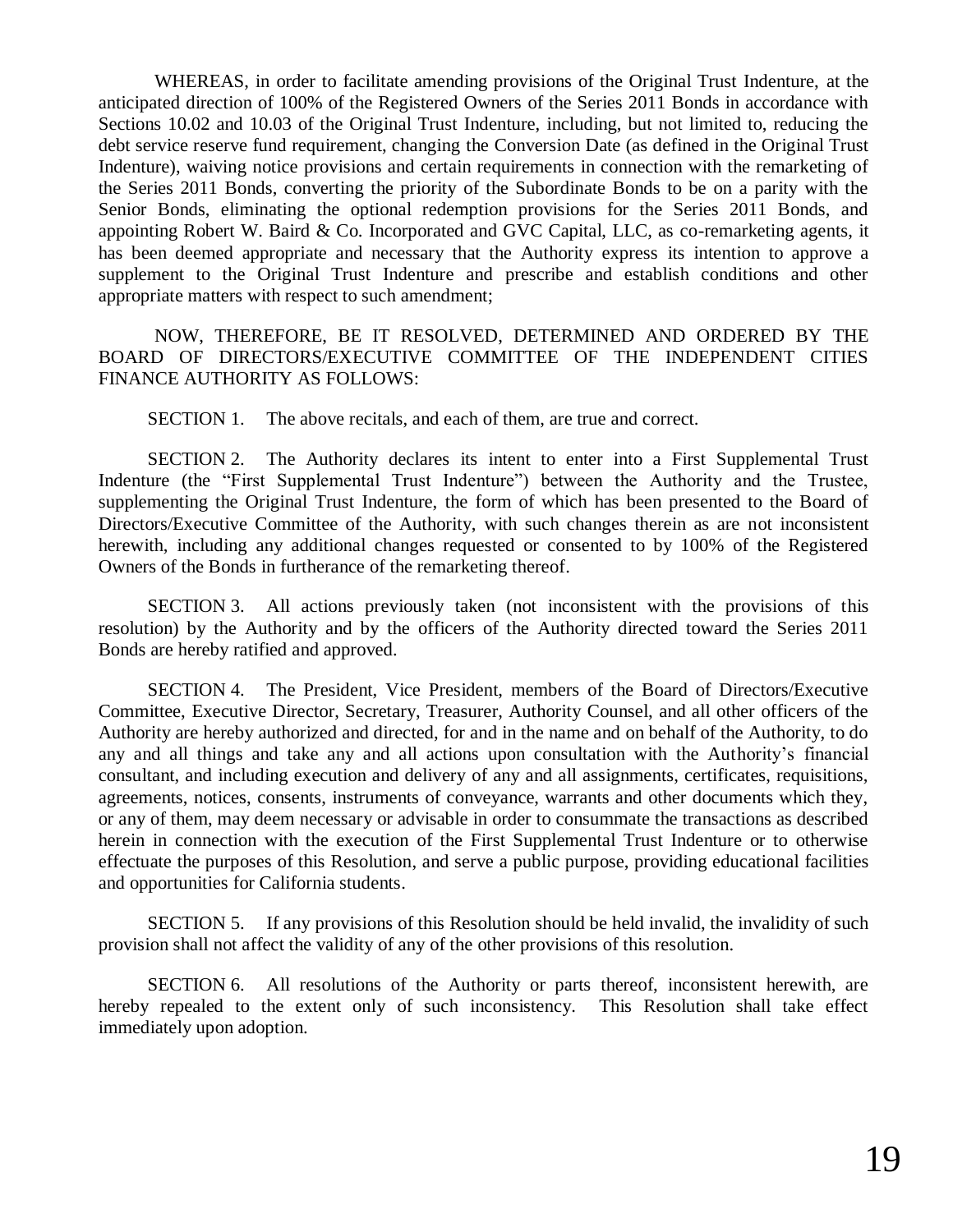## PASSED, APPROVED, AND ADOPTED BY THE INDEPENDENT CITIES FINANCE AUTHORITY THIS 10<sup>th</sup> DAY OF OCTOBER, 2018.

President

Executive Director

\_\_\_\_\_\_\_\_\_\_\_\_\_\_\_\_\_\_\_\_\_\_\_\_\_\_\_\_\_\_\_\_\_\_\_\_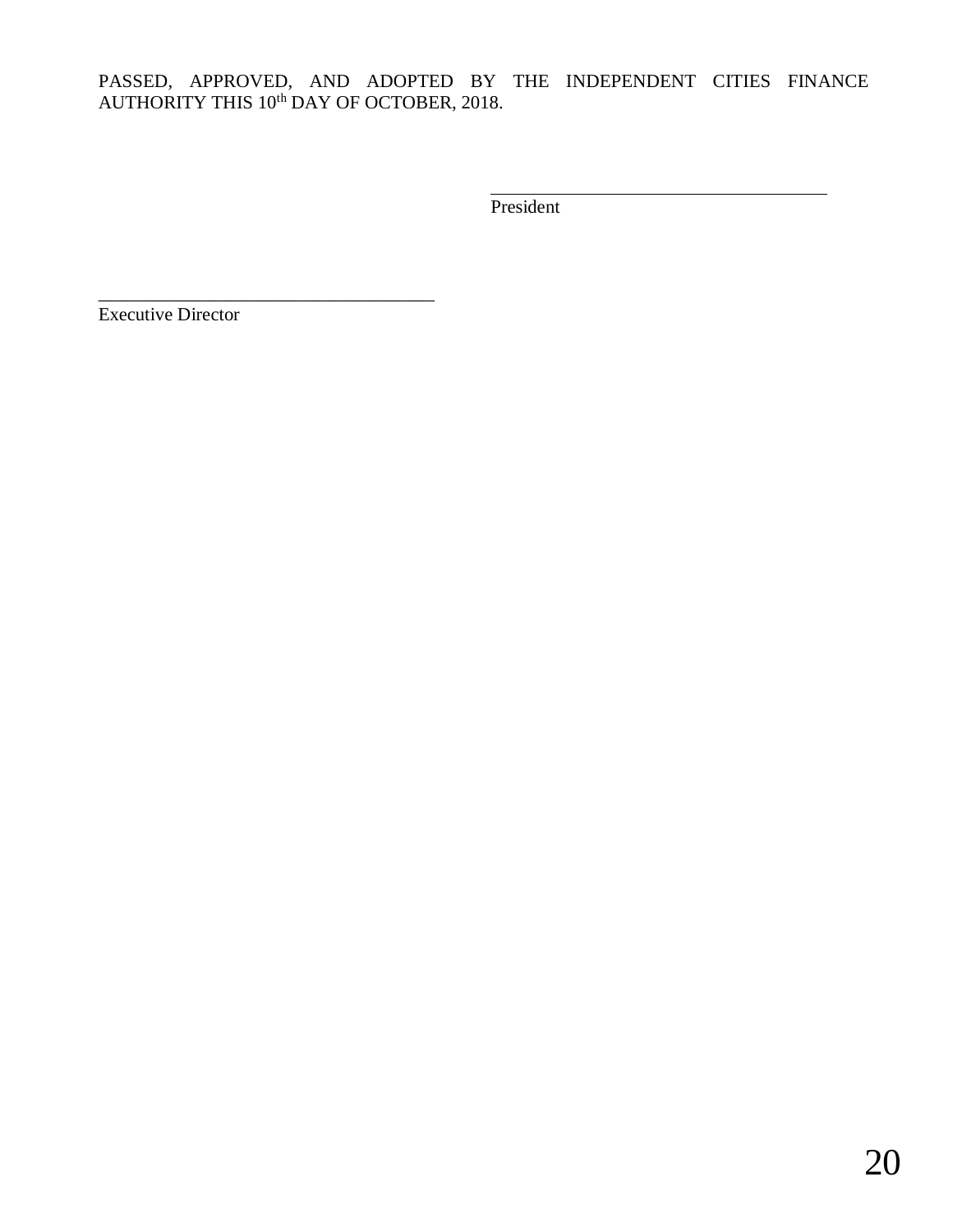I, Deborah Smith, Executive Director of the Independent Cities Finance Authority, do hereby certify that the foregoing Resolution was duly adopted by the Board of Directors/Executive Committee of said Authority at the meeting of the Board of Directors/Executive Committee of said Authority held on the \_\_\_\_ day of October, 2018, and that the same was passed and adopted by the following vote:

AYES:

NOES:

ABSENT:

ABSTAIN:

Deborah Smith, Executive Director of the Independent Cities Finance Authority

\_\_\_\_\_\_\_\_\_\_\_\_\_\_\_\_\_\_\_\_\_\_\_\_\_\_\_\_\_\_\_\_\_\_\_\_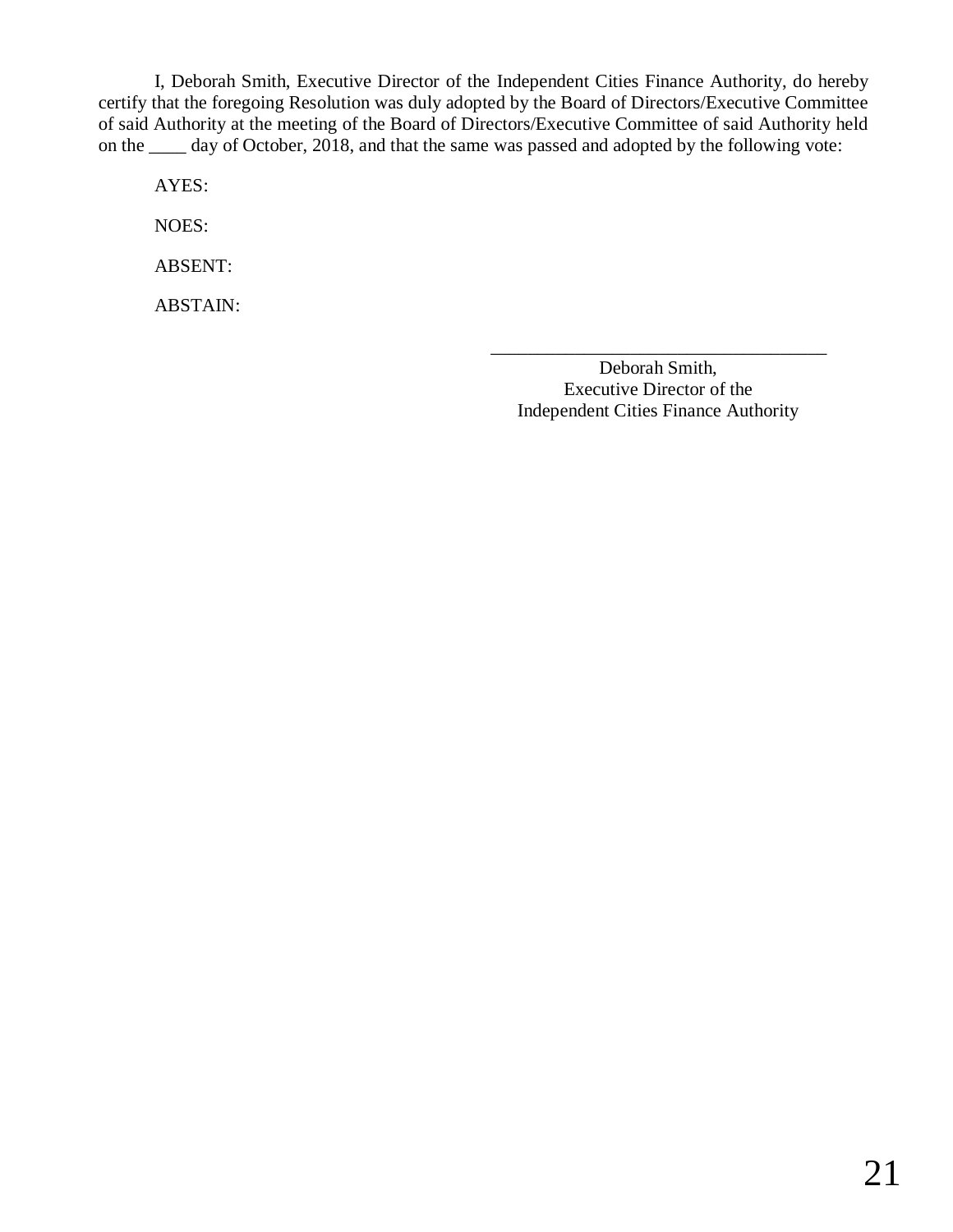## FIRST SUPPLEMENTAL TRUST INDENTURE

### between

## INDEPENDENT CITIES FINANCE AUTHORITY,

as Issuer

and

## ZIONS BANCORPORATION, NATIONAL ASSOCIATION,

as Trustee

Relating to:

\$9,844,675 Independent Cities Finance Authority Charter School Revenue Bonds (Alliance Broadway School Project), Series 2011A (Taxable Qualified School Construction Bonds - Direct Subsidy)

and

\$5,168,000 Independent Cities Finance Authority Subordinate Charter School Revenue Bonds (Alliance Broadway School Project), Series 2011B (Taxable Qualified School Construction Bonds - Direct Subsidy)

Dated as of November 1, 2018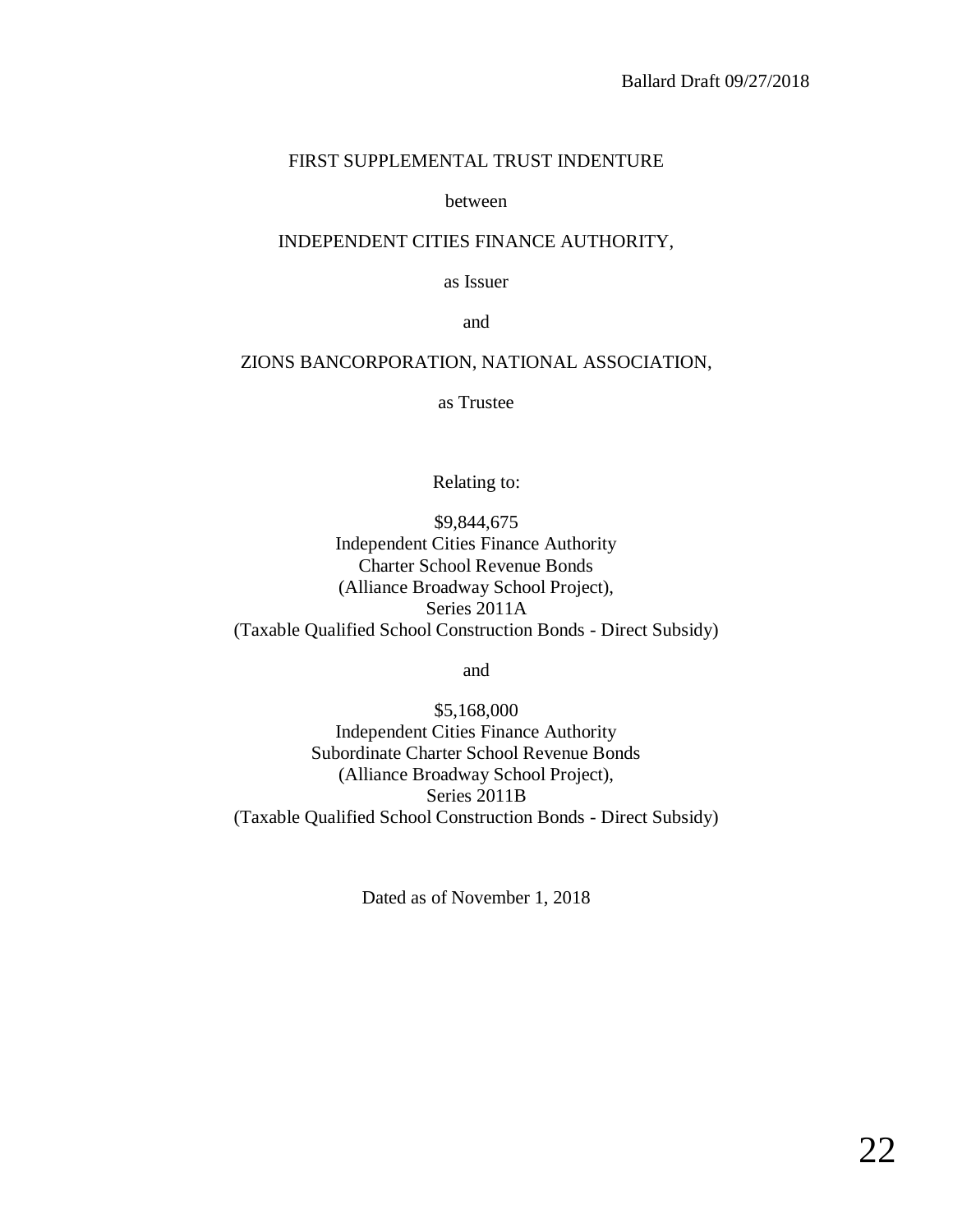# **TABLE OF CONTENTS**

**Page**

## ARTICLE I DEFINITIONS

| <b>ARTICLE II</b>                                                           |  |
|-----------------------------------------------------------------------------|--|
| <b>AMENDMENTS</b>                                                           |  |
|                                                                             |  |
|                                                                             |  |
| Section 2.3 Amendment Regarding Senior and Subordinate Status of the Series |  |
|                                                                             |  |

## ARTICLE III

## CO-REMARKETING AGENTS

## ARTICLE IV

## MISCELLANEOUS

| Section 4.1  | First Supplemental Trust Indenture a Supplemental Indenture; |  |
|--------------|--------------------------------------------------------------|--|
|              |                                                              |  |
| Section 4.2  | Conflicts between Original Trust Indenture and this First    |  |
|              |                                                              |  |
| Section 4.3  |                                                              |  |
| Section 4.4  |                                                              |  |
| Section 4.5  |                                                              |  |
| Section 4.6  |                                                              |  |
| Section 4.7  |                                                              |  |
| Section 4.8  |                                                              |  |
| Section 4.9  |                                                              |  |
| Section 4.10 |                                                              |  |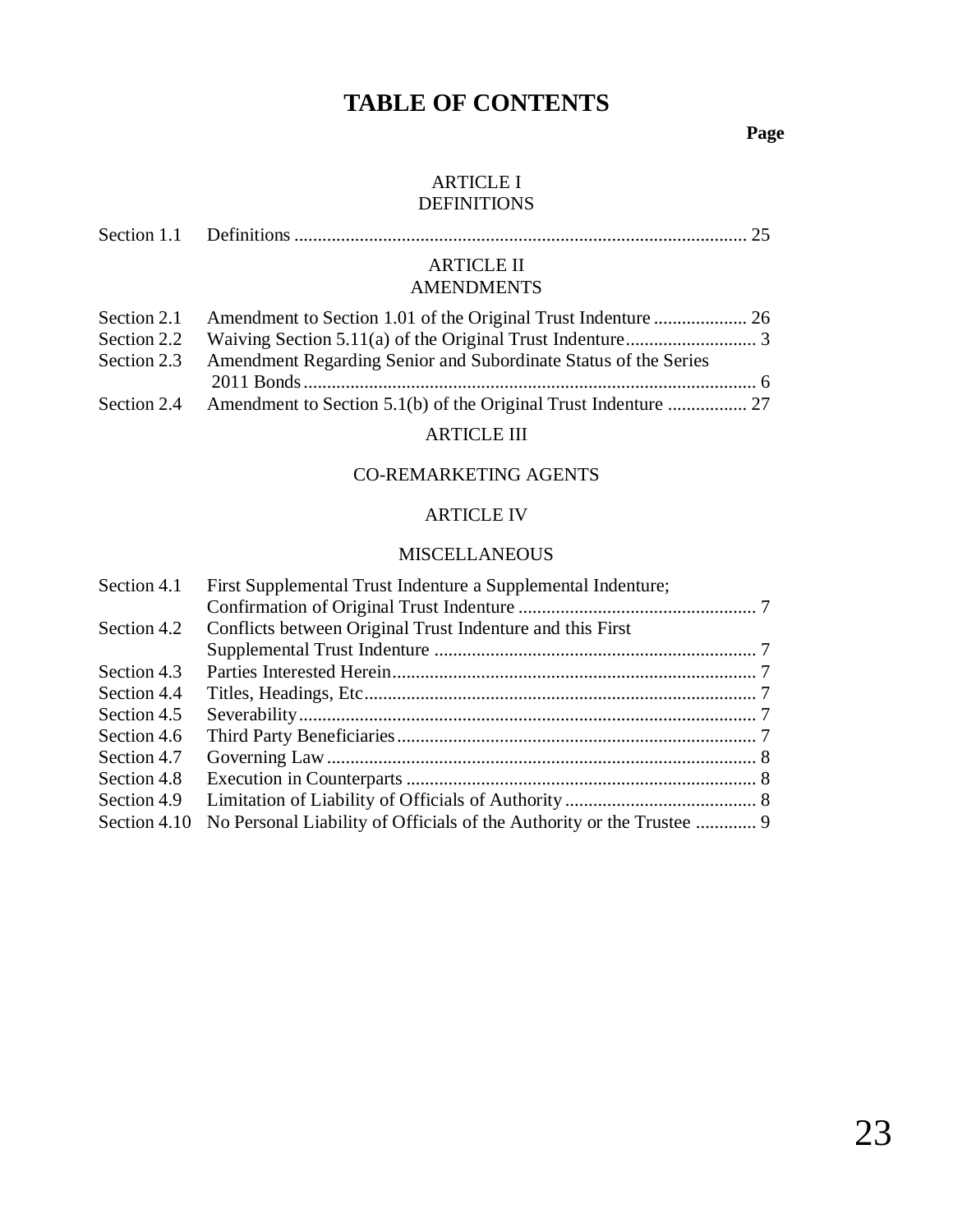### FIRST SUPPLEMENTAL TRUST INDENTURE

THIS FIRST SUPPLEMENTAL TRUST INDENTURE, dated as of November 1, 2018 (this "First Supplemental Trust Indenture"), is between INDEPENDENT CITIES FINANCE AUTHORITY (the "Authority") a joint powers authority organized and existing under the laws of the State of California (the "State") and ZIONS BANCORPORATION, NATIONAL ASSOCIATION (FORMERLY KNOWN AS ZB, NATIONAL ASSOCIATION DBA ZIONS BANK, a national banking association duly organized and existing under the laws of the United States of America, as trustee (the "Trustee"), with a principal corporate trust office located in Boise, Idaho and authorized under such laws to accept and execute trusts of the character herein set out. Capitalized terms used herein and not otherwise defined shall have the meanings assigned them in the Original Trust Indenture, defined below.

## WITNESSETH:

WHEREAS, the Authority has been formed under a joint exercise of powers agreement (the "JPA Agreement") entered into by certain California cities, counties and special districts (the "Members") for the purpose of exercising the powers common to the Members and additional powers granted to the Authority by Chapter 5 of Division 7 of the Government Code of the State of California (the "Act") and under the Act, the Authority is authorized to issue bonds that are in the public interest for the purpose of making a loan to an organization for use by such organization to finance or refinance the construction, expansion, remodeling, renovation, furnishing, equipping, and acquisition of charter school facilities (including by reimbursing expenditures made or refinancing indebtedness incurred for such purposes) that benefit the members or associate members of the Authority; and

WHEREAS, the Authority has previously issued its \$9,844,675 Charter School Revenue Bonds (Alliance Broadway School Project) Series 2011A (Taxable Qualified School Construction Bonds - Direct Subsidy) (the "Senior Bonds") and its \$5,168,000 Subordinate Charter School Revenue Bonds (Alliance Broadway School Project) Series 2011B (Taxable Qualified School Construction Bonds – Direct Subsidy) (the "Subordinate Bonds" and together with the Senior Bonds, the "Series 2011 Bonds") pursuant to and secured by the Trust Indenture dated November 1, 2011 between the Authority and the Trustee (the "Original Trust Indenture"); and

WHEREAS, the Series 2011 Bonds were issued by the Authority and loaned to 1918 Broadway Charter Financing LLC (the "Borrower"), a limited liability company organized for nonprofit purposes under the laws of the State, pursuant to a Loan Agreement dated as of November 1, 2011 between the Authority and Borrower (the "Loan Agreement") for the purpose of (i) facilitating the financing of the costs of acquiring, constructing, improving and furnishing charter school facilities and the related site located at 211 S. Avenue 20, Los Angeles, California (the "Series 2011 Facilities") for lease to the Lessees, (ii) paying capitalized interest during construction, and (iii) paying certain issuance expenses (collectively, the "Series 2011 Project"); and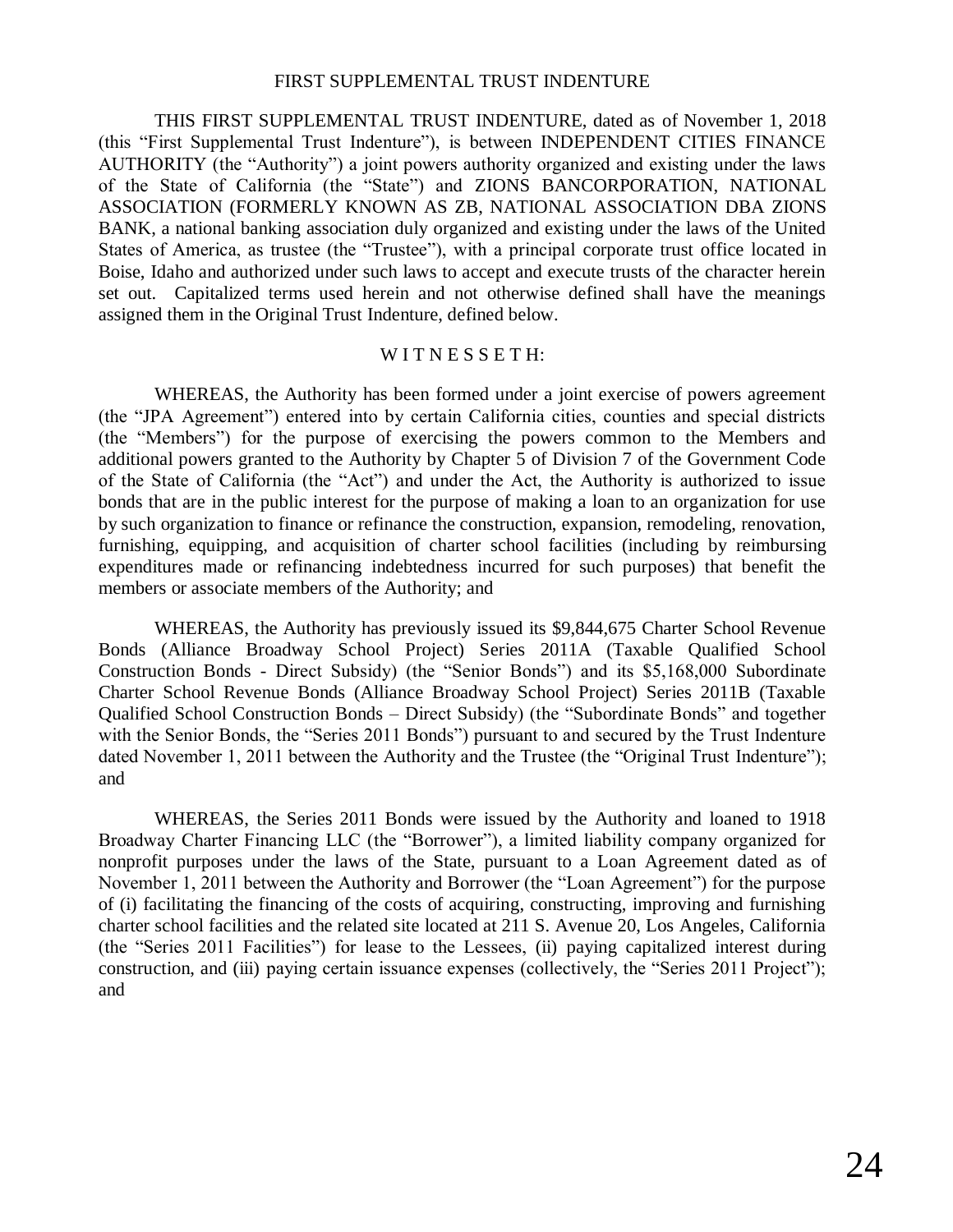WHEREAS, the Borrower loaned the proceeds of the Series 2011 Bonds (the "Leverage Loan") received from the Authority to Alliance Broadway Investment Fund, LLC (the "Investment Fund"); and

WHEREAS, the Investment Fund used the proceeds received from the Borrower, in addition to other funds, to make one or more equity investments in GLA Sub-CDE XI, LLC, New Markets Investment 65, LLC and LIIF Sub-CDE XV, LLC (collectively, the "CDEs"); and

WHEREAS, the CDEs used the proceeds of the equity investment to make one or more loans (the "Project Loan") to 1918 Broadway Charter Facilities LLC, a California limited liability company (the "Lessor"), to finance the acquisition and construction of the Series 2011 Facilities; and

WHEREAS, pursuant to the Leases, the Lessor, as owner of the Series 2011 Facilities, leases the Series 2011 Facilities to Alliance College-Ready Academy High School No. 14, a California non-profit public benefit corporation and Alliance College-Ready Middle Academy No. 5, a California non-profit public benefit corporation (collectively, the "Lessees"), each of which Lessees is authorized to do business as a charter school in the State pursuant to Title 2, Division 4, Part 26.8 of the California Education Code, Charter Schools Act of 1992, as amended (the "Charter School Law"); and

WHEREAS, the Original Trust Indenture provides that the Series 2011 Bonds shall either be optionally redeemed or subject to mandatory tender on the Conversion Date and that notice shall be given for mandatory tender for purchase of the Series 2011 Bonds; and

WHEREAS, 100% of the Registered Owners of the Series 2011 Bonds have requested the Authority and the Trustee enter into this First Supplemental Indenture, to, among other things, reduce the Debt Service Reserve Fund Requirement (Annual) and the uses therefor, change the Conversion Date, waive notice provisions and certain requirements in connection with the remarketing of the Series 2011 Bonds, convert the priority of the Subordinate Bonds to be on a parity with the Senior Bonds, eliminate the optional redemption provisions for the Series 2011 Bonds, and appoint Robert W. Baird & Co. Incorporated and GVC Capital, LLC, as coremarketing agents; and

WHEREAS, the Authority desires to enter into this First Supplemental Trust Indenture at the direction of 100% of the Registered Owners of the Series 2011 Bonds, in accordance with the terms of the Original Indenture.

NOW, THEREFORE, THIS FIRST SUPPLEMENTAL TRUST INDENTURE WITNESSETH:

### ARTICLE I

#### **DEFINITIONS**

Section 1.1 Definitions. Unless otherwise required by the context, all capitalized terms used in this First Supplemental Trust Indenture and not defined herein shall have the meanings assigned to them in the Original Trust Indenture.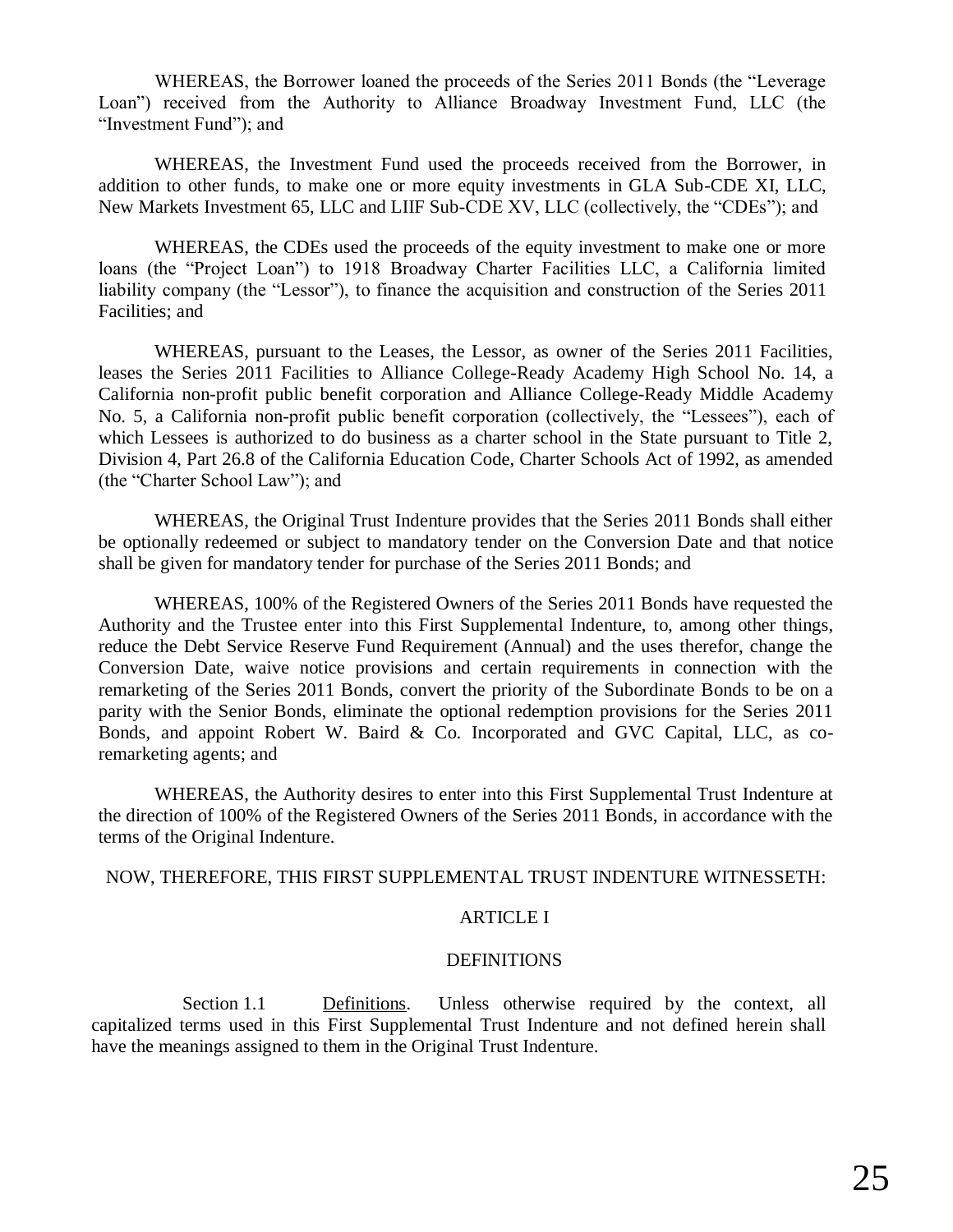## ARTICLE II

### AMENDMENTS

## Section 2.1 Amendment to Section 1.01 of the Original Trust Indenture.

(a) Section 1.01 of the Original Trust Indenture (*Definitions*) is hereby amended by adding the following definitions thereto:

"First Supplemental Trust Indenture" means this First Supplemental Trust Indenture dated November 1, 2018 between the Issuer and the Trustee.

"Original Trust Indenture" means the Trust Indenture dated November 1, 2011 between the Issuer and the Trustee.

(b) Section 1.01 of the Original Trust Indenture (*Definitions*) is hereby amended by amending and restating the following term(s):

"Conversion Date" means [November 9], 2018, which is the date on which the Initial Interest Rates on the Bonds are adjusted to Term Interest Rates pursuant to Section 1.3 hereof to the extent such Bonds are not subject to redemption pursuant to Section 5.1(a) of the Original Trust Indenture.

"Remarketing Agent" means Robert W. Baird & Co. Incorporated and its successors and assigns, and GVC Capital, LLC, and its successors and assigns, unless another remarketing agent shall be duly appointed in accordance with this Indenture.

"Debt Service Reserve Fund Requirement (Annual)" means, with respect to the Series 2011 Bonds, an annual amount equal to \$471,033 from the period commencing on the Conversion Date of the Series 2011 Bonds through the maturity date therefor.

Section 2.2 Amendment of Section 2.16 of the Original Trust Indenture. Section 2.2 of the Original Indenture is hereby amended and restated as follows:

Section 2.16. Interest Rates.

(a) Initial Interest Rate. The Initial Interest Rate of the Senior Bonds shall be 8.00%. The Initial Interest Rate with respect to \$3,000,000 aggregate principal amount of the Subordinate Bonds shall be 6.00% and the Initial Interest Rate with respect to the remaining \$2,168,000 aggregate principal amount of the Subordinate Bonds shall be 7.00%. The Initial Interest Rates as set forth above shall be in effect, in each case, from the Closing Date of the Series 2011 Bonds until the Conversion Date. Thereafter, the Senior and Subordinate Bonds shall bear interest at a Term Interest Rate in accordance with the provisions of subsection (b) below, unless the Borrower directs such Bonds be redeemed in whole pursuant to Section 5.1(a) hereof on the Conversion Date.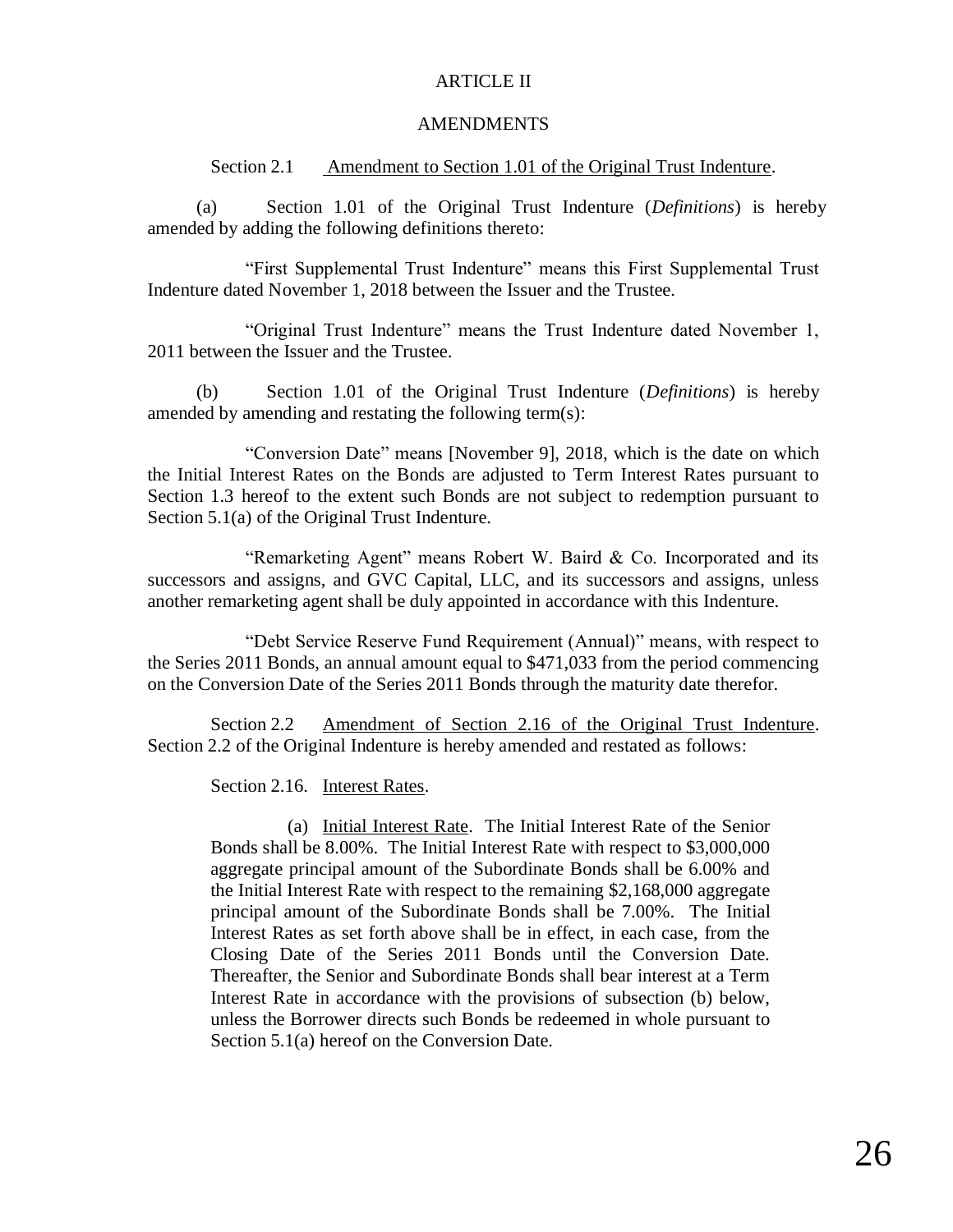(b) Term Interest Rate on and after Conversion Date. The Initial Interest Rate of the Series 2011 Bonds on and after the Conversion Date shall be \_\_\_\_% per annum.

Section 2.1 Amendment to Section 5.1(b) of the Original Trust Indenture. All references to the optional redemption of the Series 2011 Bonds pursuant to Section 5.1(b) of the Original Trust Indenture are hereby eliminated and the Series 2011 Bonds shall not be subject to optional redemption prior to maturity.

<span id="page-26-0"></span>Section 2.2 Amendment of Section 5.11 of the Original Trust Indenture. Section 5.11 of the Original Indenture is hereby amended and restated as follows:

Section 5.11. Purchase and Remarketing of BondsNotice of Bonds Delivered for Purchase. Whenever the Bonds are Book-Entry Bonds, all references in this [0](#page-26-0) to the Tender Agent shall instead mean the Trustee, as the context may require.The Authority and the Trustee agree that the Remarketing Date is the same date as the Conversion Date.

<span id="page-26-1"></span>(b) Remarketing of Bonds; Notice of Interest Rates.

(i) The Remarketing Agent has determined the rate of interest to be borne by the Series 2011 Bonds to be \_\_% per annum as of the Conversion Date and thereafter.

(c) Delivery of Remarketed Bonds.

(i) The remarketed Bonds shall be delivered to The Community Development Trust, LP at the address specified thereby following CDT's acquisition thereof by purchasing directly from the Registered Owners on or before the Conversion Date.

(d) Delivery of Proceeds of Sale. No proceeds are expected to be delivered by the Remarketing Agent to the Trustee.

(e) Conditions. If, not less than one Business Day preceding the Remarketing Date:

(i) the Remarketing Agent shall have notified the Trustee and the Tender Agent pursuant to Section 5.11(b) of the remarketing of the Bonds and that the proceeds from the remarketing or other funds equal to the amount needed to purchase the remarketed Bonds on the Remarketing Date are expected to be available to the Trustee or the Tender Agent, as applicable, on the Remarketing Date in an amount equal to the principal amount of the Outstanding Bonds;

(ii) the Trustee is hereby directed to transfer funds from the Debt Service Reserve Fund in the amount of \$\_\_\_\_\_\_\_\_\_to pay estimated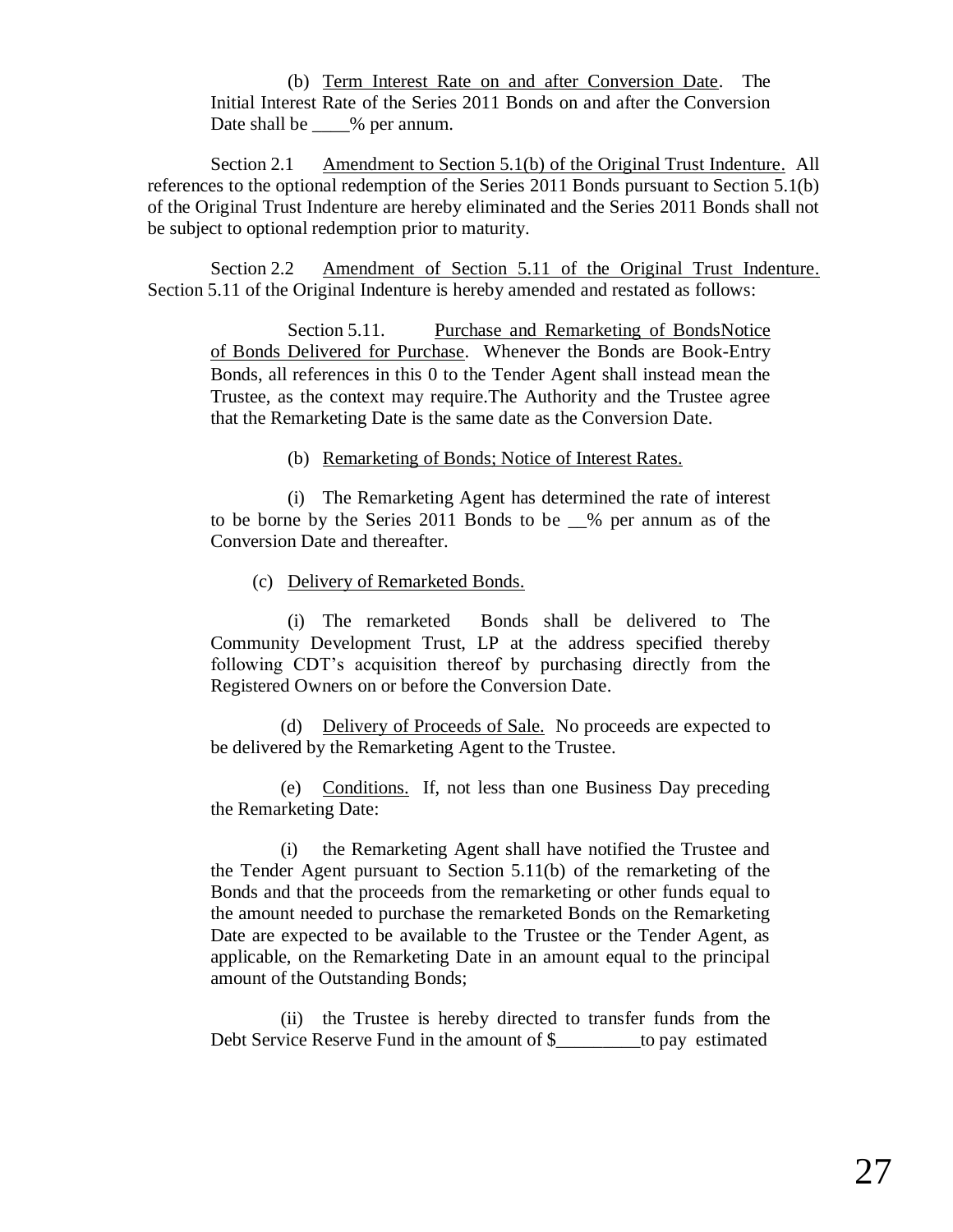remarketing expenses, which expenses shall be in an the amounts as presented by the Remarketing Agent to the Trustee.

(iii) The Trustee is hereby directed to transfer funds from the Debt Service Reserve Fund in the amount of \$ the Bond Interest Fund.

(iv) The Trustee is hereby directed to there shall be deposited with the Trustee \$726,841 to be applied toward the redemption of a portion of the Subordinate Bonds;

(v) The Trustee is hereby directed to disburse funds from the Debt Service Reserve Fund in the amount of \$\_\_\_\_\_\_\_\_\_\_\_\_\_\_\_\_\_\_ to be applied toward the redemption of a portion of the Subordinate Bonds;

(vi) The Trustee is hereby directed to redeem \$ of the Subordinate Bonds on the Conversion Date, notice for which is hereby waived;

(vii) Following the transfers set forth in subsection (i), (ii) and (v) above, the amount remaining in the Debt Service Reserve Fund shall be  $\frac{\gamma}{\gamma}$  ;

(viii) On or prior to the Conversion Date the Trustee shall have received an interest in the Project Loan and Credit Agreement sufficient, along with the Direct Payments, to provide for payments on the Outstanding Bonds;

(ix) The Trustee shall have received, as necessary, a duly executed copy of this Supplemental Indenture;

(x) The Trustee shall have received an opinion of Bond Counsel to the effect that the remarketing of the Bonds will not adversely affect the exclusion from gross income, for federal income tax purposes, of the interest payable on the Bonds or the status of the Bonds as Qualified School Construction Bonds, as applicable,

then the Trustee shall immediately give notice to the Remarketing Agent, the Tender Agent, the Authority and the Borrower that 9a) all conditions precedent to the remarketing of the Bonds have been satisfied and (b) the sale and settlement of the Outstanding Bonds is expected to occur on the Remarketing Date. Following the Trustee's notice, the Outstanding Bonds shall be sold to the purchasers identified by the Remarketing Agent for delivery and settlement.

(f) Unclaimed Moneys. The Tender Agent shall, at the end of the fifth Business Day after the Remarketing Date, transfer all remaining funds representing Undelivered Bonds pursuant to the provisions of 0 to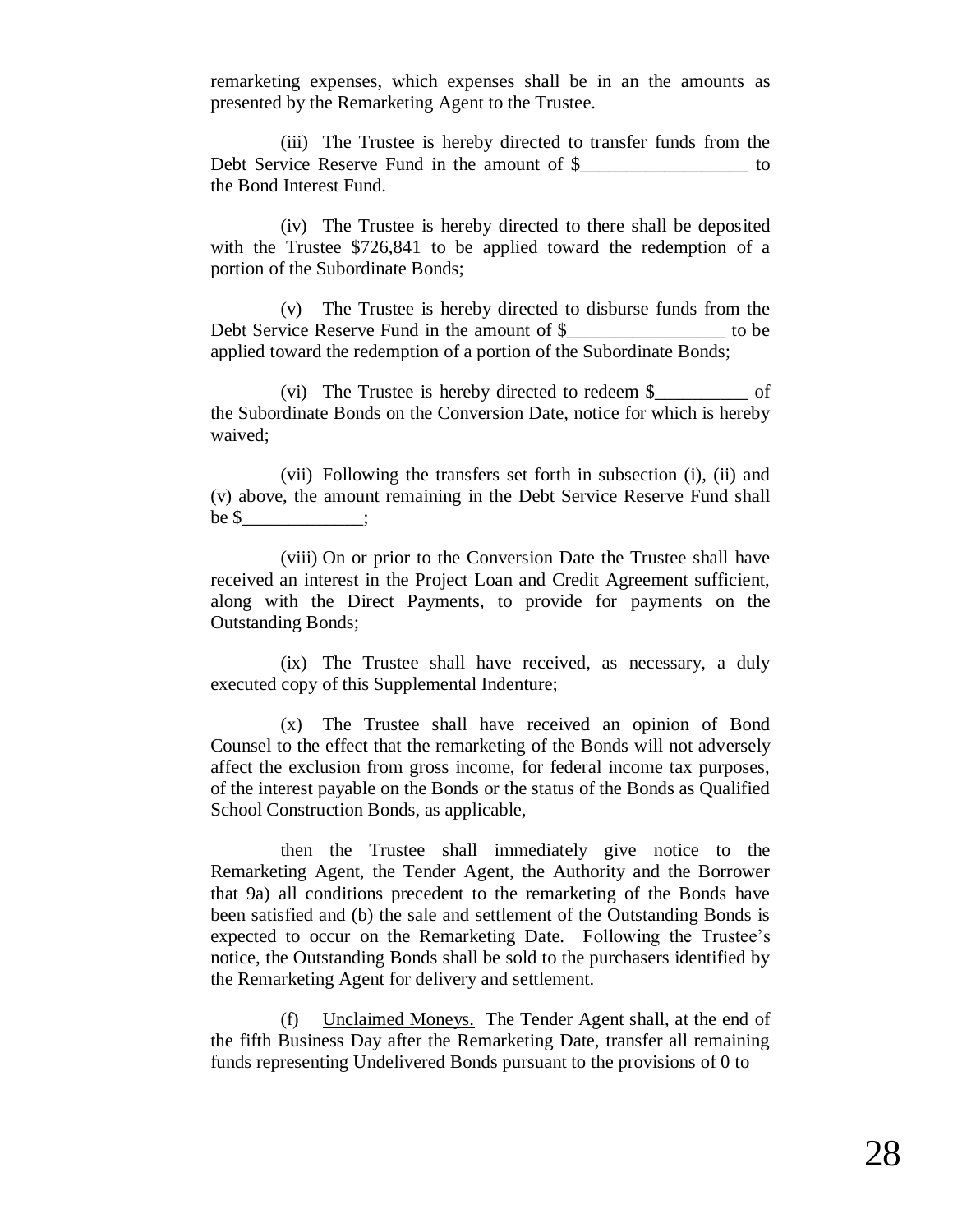The Trustee for deposit by the Trustee into a segregated account for the Bonds to be designated the "Unclaimed Moneys Account." The Trustee shall hold funds on deposit in the Unclaimed Moneys Account in trust uninvested for the payment of the Purchase Price thereof to the former Owners of such Bonds as required by the provisions of [0.](#page-26-1) Upon receipt by the Tender Agent of an Undelivered Bond, the Tender Agent shall request funds from the Trustee for the Purchase Price of such Bond and shall pay such Purchase Price to the party entitled to such payment as soon as practicable. Any such moneys so held in trust by the Tender Agent shall be held uninvested until paid to the person entitled thereto or paid to the Trustee as provided herein.

(g) Establishment of Accounts. The Trustee or the Tender Agent, as applicable, may establish such accounts with respect to moneys received from the purchase of Bonds as it deems necessary in order to carry out the provisions of this Section.

(h) Failed Remarketing. If, not less than one (1) Business Day preceding a Remarketing Date, any condition set forth in Section 5.11(e) has not been satisfied, then, (a) the Remarketing Agent shall not sell any of the Bonds on the Remarketing Date, (b) the Trustee shall, not less than one (1) Business Day preceding the Remarketing Date, give notice of that fact to the Authority, the Tender Agent, the Remarketing Agent, and Borrower, (c) the Bonds shall bear interest at a Term Interest Rate, provided, however, that such Term Interest Rate shall be the same interest rate as the interest rate on the Bonds as was in effect immediately prior to such Remarketing Date, and provided further that the duration of the corresponding Term Interest Rate Period shall be six months, and (d) the Owners of the Series 2011 shall retain the Bonds which Bonds shall be subject to mandatory tender as set forth in Section 5.10 hereof on the first day of the next succeeding Term Interest Rate Period.

Section 2.3 Amendment Regarding Senior And Subordinate Status of the Series 2011 Bonds. Notwithstanding anything to the contrary in the Original Trust Indenture, the Subordinate Bonds shall be and hereby are in parity with the Senior Bonds. The Subordinate Bonds shall not be subordinated in priority, right and time of payment and shall be on parity with the Senior Bonds with respect to (x) amounts due and payable on the Senior Bonds, (y) amounts due and payable from the Revenue Fund pursuant to Section 3.22, subparagraphs FIRST and SECOND and (z) amounts due and payable pursuant to Section 8.5(a), subparagraphs FIRST and SECOND and Section 8.5(b), subparagraph first of the Original Trust Indenture. Payment of the principal of, and interest on, Subordinate Bonds shall be made by the Trustee only from funds, if available, held in the Revenue Fund pursuant to Section 3.22, subparagraphs THIRD and FOURTH or otherwise available pursuant to Section 8.5(a), subparagraphs THIRD and FOURTH or Section 8.5(b), subparagraph second of the Original Trust Indenture.

### ARTICE III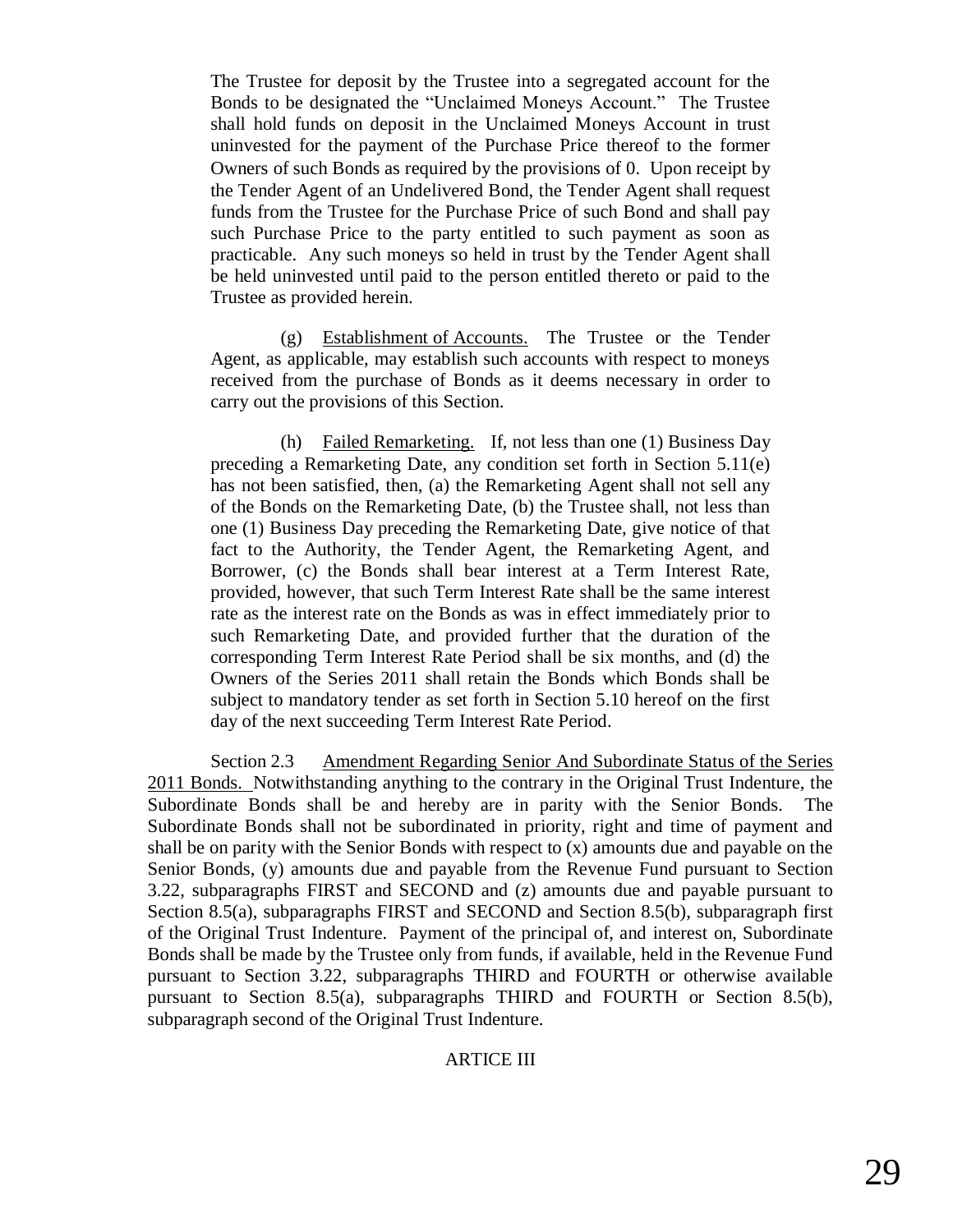## CO-REMARKETING AGENTS

The Authority appoints Robert W. Baird & Co. Incorporated and GVC Capital, LLC, as the co-Remarketing Agents for the Series 2011 Bonds and hereby waives the requirements set forth in subsection 5.12(f) of the Original Indenture.

### ARTICLE IV

### **MISCELLANEOUS**

Section 4.1 First Supplemental Trust Indenture a Supplemental Indenture; Confirmation of Original Trust Indenture. This First Supplemental Trust Indenture is a Supplemental Indenture within the meaning of the Original Trust Indenture, and is executed and delivered pursuant to and in accordance and conformity with Sections 10.2 and 10.3 of the Original Trust Indenture. The Original Trust Indenture is in all respects ratified and confirmed, subject to the amendments provided herein, and the Original Trust Indenture and this First Supplemental Trust Indenture shall be read, taken and construed as one and the same instrument so that, except as expressly supplemented or amended by this First Supplemental Trust Indenture, all of the rights, remedies, terms, conditions, covenants and agreements of the Original Trust Indenture shall remain in full force and effect.

Section 4.2 Conflicts between Original Trust Indenture and this First Supplemental Trust Indenture. In the event of any conflict between any provision of this Trust and the Original Trust Indenture, this First Supplemental Trust Indenture shall control.

Section 4.3 Parties Interested Herein. With the exception of rights herein expressly conferred on the Borrower, nothing in this First Supplemental Trust Indenture expressed or implied is intended or shall be construed to confer upon or to give to, any Person other than the Authority, the Trustee and the Registered Owners of the Bonds, any right, remedy or claim under or by reason of this First Supplemental Trust Indenture or any covenant, condition or stipulation hereof; and all the covenants, stipulations, promises and agreements in this First Supplemental Trust Indenture contained by and on behalf of the Authority shall be for the sole and exclusive benefit of the Authority, the Trustee and the Registered Owners of the Bonds.

Section 4.4 Titles, Headings, Etc. The titles and headings of the articles, sections, and subsections of this First Supplemental Trust Indenture have been inserted for convenience of reference only and shall in no way modify or restrict any of the terms or provisions hereof.

Section 4.5 Severability. In the event any provision of this First Supplemental Trust Indenture shall be held invalid or unenforceable by any court of competent jurisdiction, such holding shall not invalidate or render unenforceable any other provision hereof.

Section 4.6 Third Party Beneficiaries. Each of the Authority Indemnified Parties (other than the Authority) shall be considered to be intended third party beneficiaries of this First Supplemental Trust Indenture. Nothing in this First Supplemental Trust Indenture shall confer any right upon any Person other than the parties hereto and the specifically designated third party beneficiaries of this First Supplemental Trust Indenture.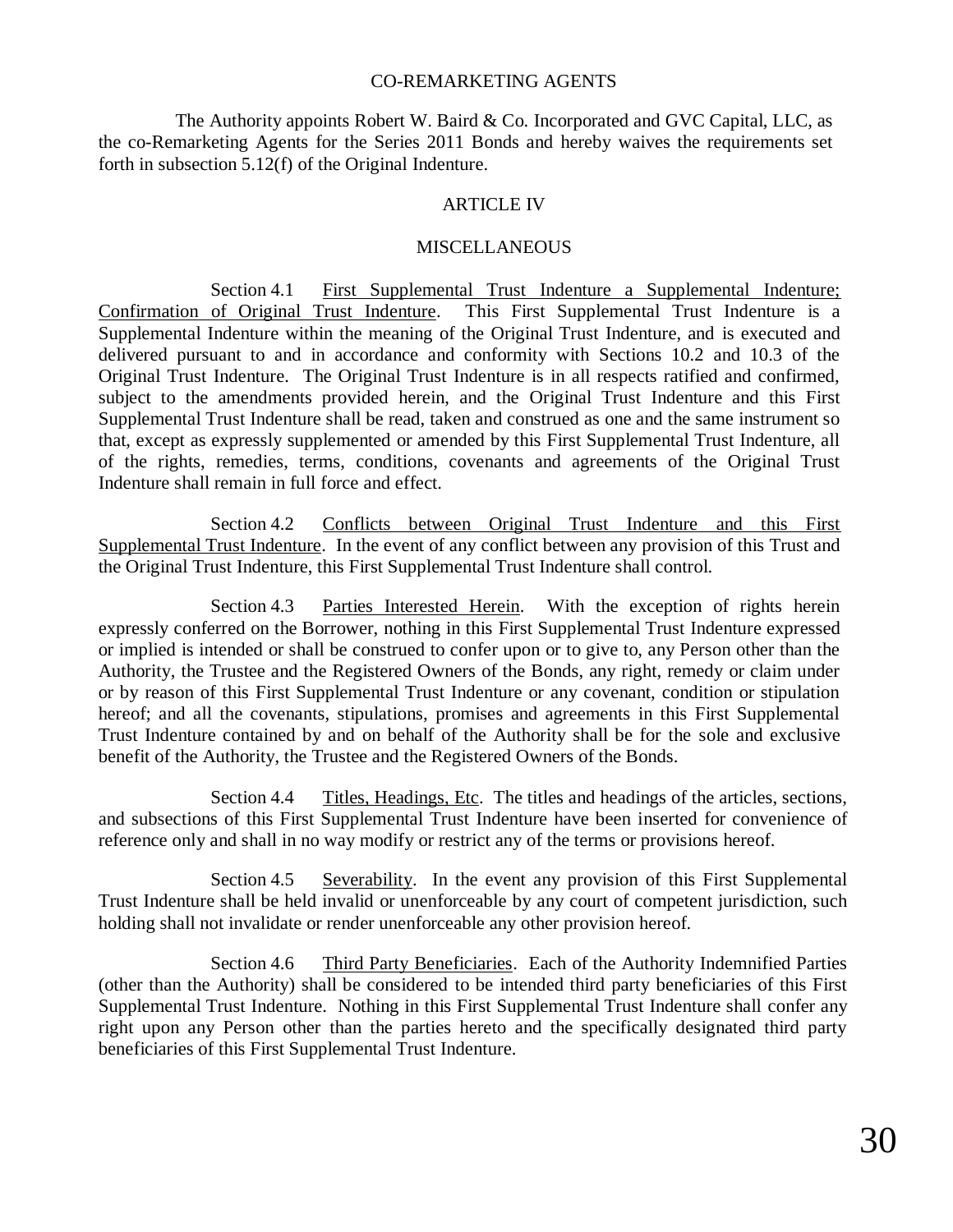Section 4.7 Governing Law. This First Supplemental Trust Indenture shall be governed by and construed in accordance with the laws and judicial decisions of the State, except as such laws may be preempted by any federal rules, regulations and laws applicable to the Authority. The parties hereto expressly acknowledge and agree that any judicial action to interpret or enforce the terms of this First Supplemental Trust Indenture against the Authority shall be brought and maintained in the Superior Court of California of the County of Los Angeles or the United States District Court for the Central District of California.

Section 4.8 Execution in Counterparts. This First Supplemental Trust Indenture may be executed in several counterparts, each of which shall be an original and all of which shall constitute but one and the same instrument.

Section 4.9 Limitation of Liability of Officials of Authority. Anything in this First Supplemental Trust Indenture to the contrary notwithstanding, it is expressly understood and agreed by the parties hereto that the Authority may rely conclusively on the truth and accuracy of any certificate, opinion, notice, or other instrument furnished to the Authority by the Trustee or the Borrower as to the existence of any fact or state of affairs required hereunder to be noticed by the Authority.

Subject to the provisions of the following paragraph, no recourse shall be had for the enforcement of any obligation, covenant, promise, or agreement of the Authority contained in this First Supplemental Trust Indenture, any other Authority Documents, or in any Bond or for any claim based hereon or otherwise in respect hereof or upon any obligation, covenant, promise, or agreement of the Authority contained in any agreement, instrument, or certificate executed in connection with the Project or the issuance and sale of the Bonds, against any of the Authority Indemnified Parties, whether by virtue of any Constitutional provision, statute, or rule of law, or by the enforcement of any assessment or penalty or otherwise; it being expressly agreed and understood that no personal liability whatsoever shall attach to, or be incurred by, any of the Authority Indemnified Parties, either directly or by reason of any of the obligations, covenants, promises, or agreements entered into by the Authority with the Borrower or the Trustee, or to be implied therefrom as being supplemental hereto or thereto, and that all personal liability of that character against each of the Authority Indemnified Parties, by the execution of the Bonds, this First Supplemental Trust Indenture, and the other Authority Documents, and as a condition of, and as part of the consideration for, the execution of the Bonds, this First Supplemental Trust Indenture, and the other Authority Documents, is expressly waived and released.

No agreements or provisions contained herein, nor any agreement, covenant, or undertaking by the Authority in connection with the Project or the issuance, sale, and/or delivery of the Bonds shall give rise to any pecuniary liability of the Authority or a charge against its general credit, or shall obligate the Authority financially in any way, except as may be payable from the revenues pledged hereby for the payment of the Bonds and their application as provided in this First Supplemental Trust Indenture. No failure of the Authority to comply with any term, covenant, or agreement contained in the Bonds, this First Supplemental Trust Indenture or the Agreement, or in any document executed by the Authority in connection with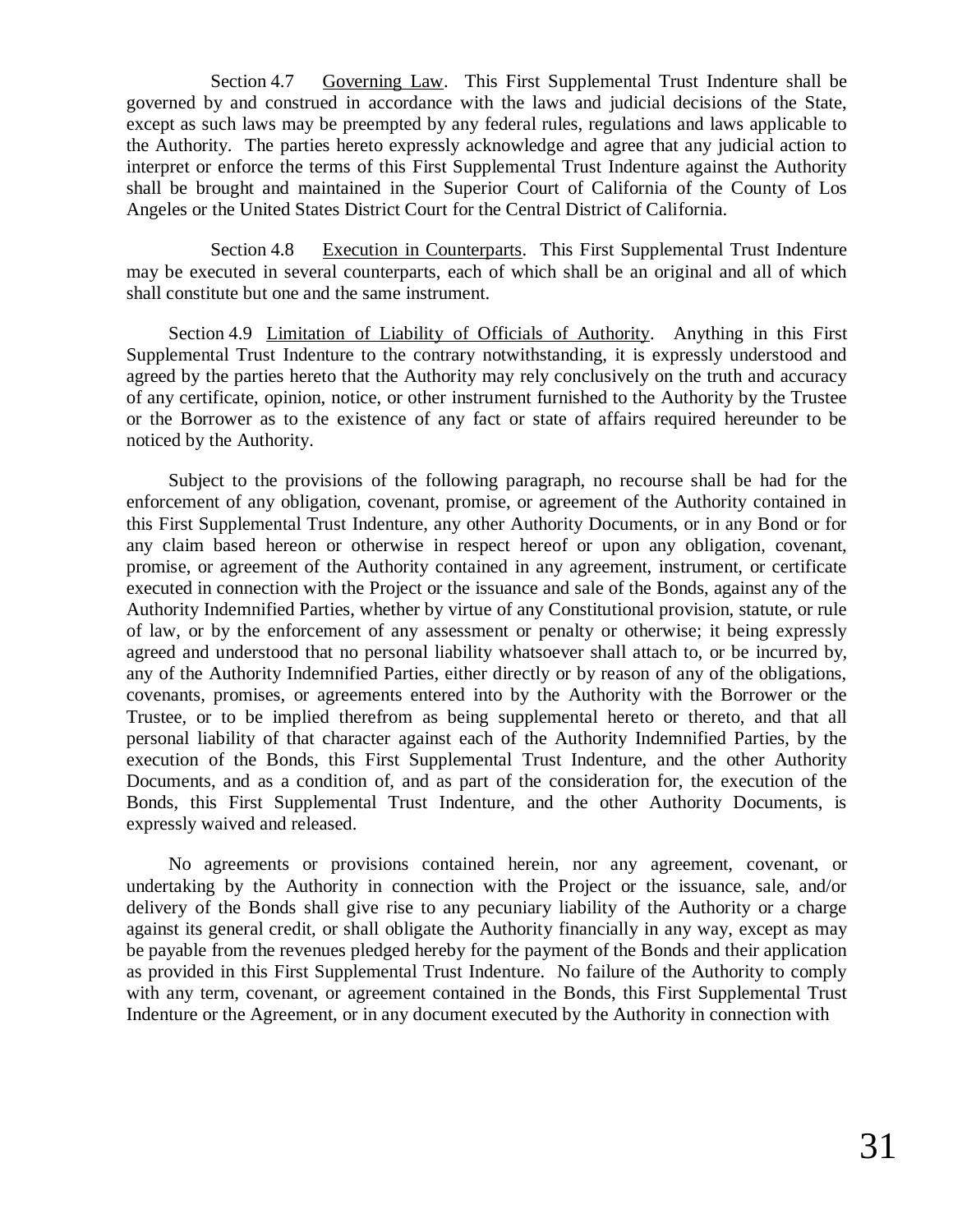the Project or the issuance and sale of the Bonds, shall subject the Authority to liability for any claim for damages, costs, or other financial or pecuniary charge, except to the extent the same can be paid or recovered from the revenues pledged for the payment of the Bonds or other revenues derived under the Agreement. Nothing herein shall preclude a proper party in interest from seeking and obtaining, to the extent permitted by law, specific performance against the Authority for any failure to comply with any term, condition, covenant, or agreement herein; provided that no costs, expenses, or other monetary relief shall be recoverable from the Authority, except as may be payable from the revenues pledged under this First Supplemental Trust Indenture for the payment of the Bonds or other revenue derived under the Agreement. No provision, covenant, or agreement contained herein, or any obligations imposed upon the Authority, or the breach thereof, shall constitute an indebtedness of the Authority within the meaning of any State constitutional or statutory limitation or shall constitute or give rise to a charge against the Authority's general credit. In making the agreements, provisions, and covenants set forth in this First Supplemental Trust Indenture, the Authority has not obligated itself, except with respect to the application of the revenues pledged in this First Supplemental Trust Indenture for the payment of the Bonds or other revenues derived under the Agreement.

Except during the continuance of an Event of Default, the Borrower shall have the duty to direct the Trustee to invest or reinvest all money held for the credit of funds established by this First Supplemental Trust Indenture in accordance with Article VI of this First Supplemental Trust Indenture.

Section 4.10 No Personal Liability of Officials of the Authority or the Trustee. No covenant or agreement contained in the Bonds or in this First Supplemental Trust Indenture shall be deemed to be the covenant or agreement of any elected or appointed official, officer, agent, servant or employee of the Authority in his or her individual capacity or any officer, agent, servant or employee of the Trustee in his or her individual capacity, and neither the members of the governing body of the Authority nor any official executing the Bonds, including any officer or employee of the Trustee, shall be liable personally on the Bonds or be subject to any personal liability or accountability by reason of the issuance thereof.

(Remainder of this page intentionally left blank.)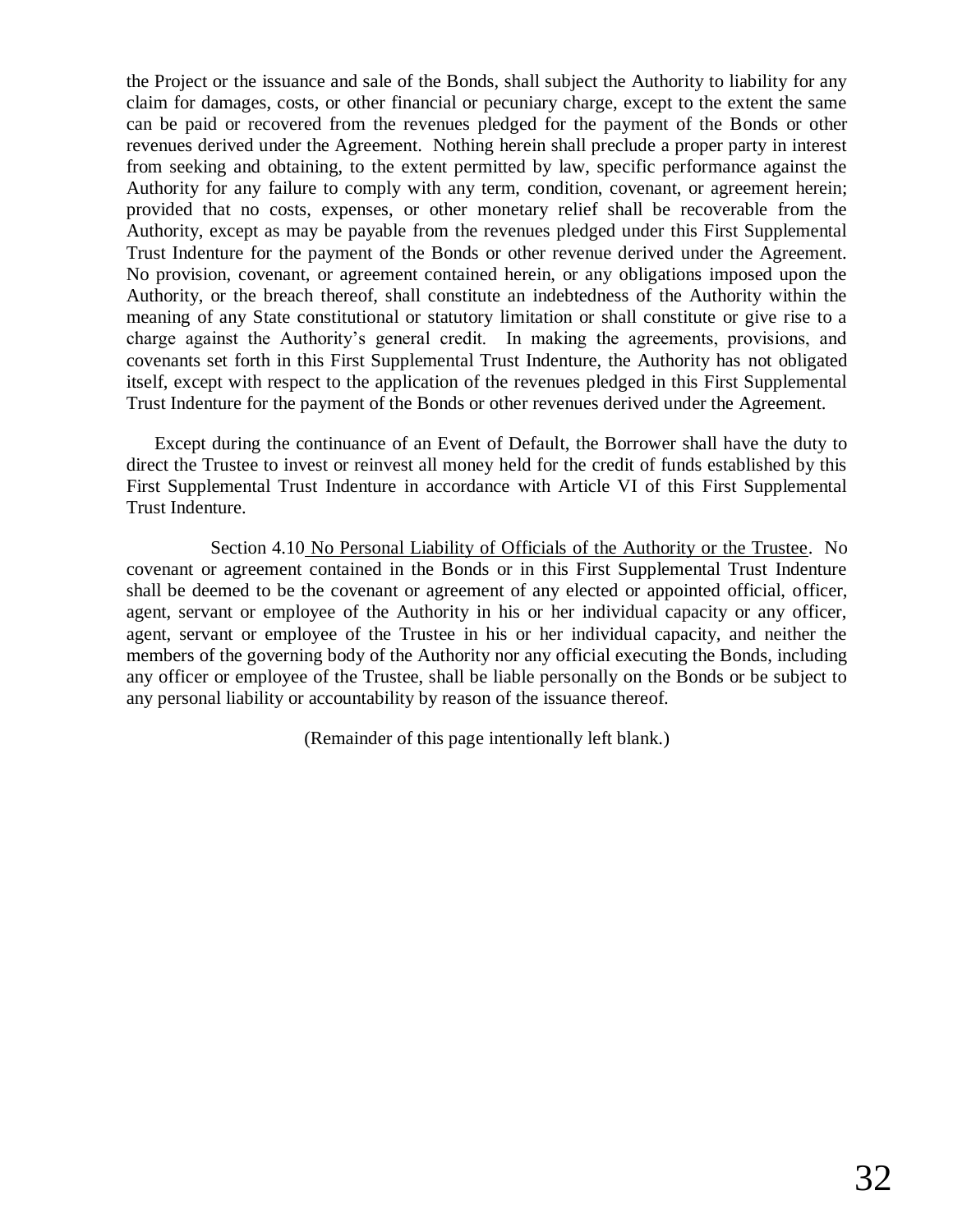IN WITNESS WHEREOF, the Authority and the Trustee have caused this First Supplemental Trust Indenture to be executed in their respective corporate names by their duly authorized officers, all as of the date first above written.

> INDEPENDENT CITIES FINANCE AUTHORITY, as Authority

By:

President

ATTEST:

By:

Executive Director

ZIONS BANCORPORATION, NATIONAL ASSOCIATION, as Trustee

By: Name: Title:

[Signature Page to First Supplemental Trust Indenture]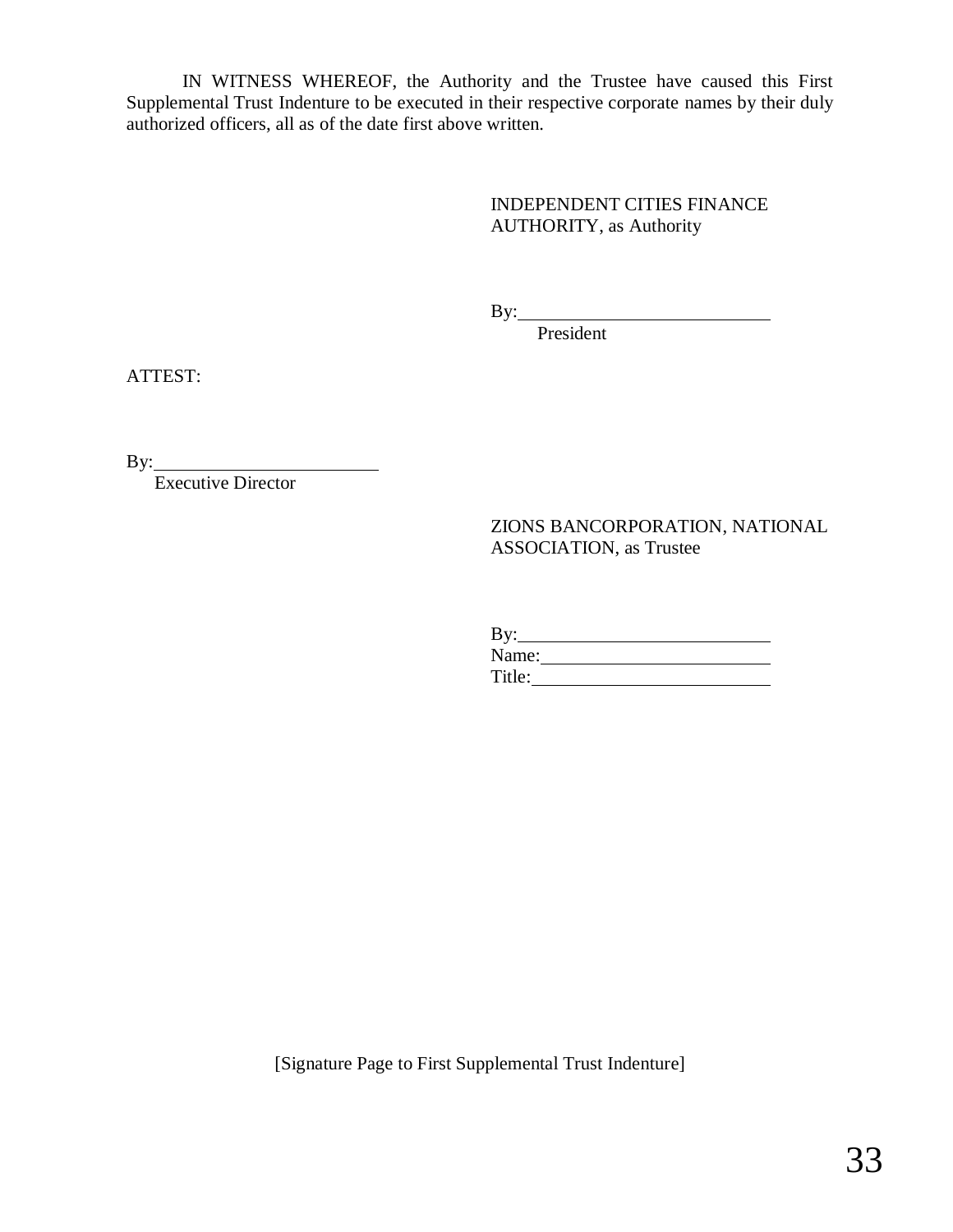# **INDEPENDENT CITIES FINANCE AUTHORITY 2018-19 FY BUDGET**

| <b>PURPOSE</b>                                                               | 2017-18<br><b>ESTIMATED</b> | 2017-18<br><b>ACTUAL</b> | 2018-19<br><b>ESTIMATED</b> |
|------------------------------------------------------------------------------|-----------------------------|--------------------------|-----------------------------|
| <b>RECEIPTS</b>                                                              |                             |                          |                             |
| Manufactured home community financings and other<br>financings (at issuance) | \$50,000                    | \$34,700                 | \$75,000                    |
| Manufactured home community financings and other<br>financings (annual fees) | 360,000                     | 320,000                  | 320,000                     |
| Interest                                                                     | 7,000                       | 7,000                    | 7,700                       |
| <b>MASH Program</b>                                                          | 4,000                       | 5,000                    | 5,300                       |
| <b>TOTAL RECEIPTS</b>                                                        | \$421,000                   | \$366,700                | \$408,000                   |
| <b>EXPENDITURES</b>                                                          |                             |                          |                             |
| Board Member Stipends & Expenses                                             | \$5,000                     | 2,500<br>$\$\$           | \$<br>4,000                 |
| <b>Staff Services</b>                                                        | 225,000                     | 225,000                  | 225,000                     |
| <b>Legal Services</b>                                                        | 60,000                      | 41,500                   | 45,000                      |
| <b>Audit Services</b>                                                        | 35,000                      | 25,000                   | 20,000                      |
| Administrative/Miscellaneous                                                 |                             | 7,500                    | 10,000                      |
| <b>Community Outreach Program</b>                                            | 52,500                      | 32,000                   | 37,500                      |
| <b>Public Relations/Marketing</b>                                            | 25,000                      | 25,000                   | 30,000                      |
| Sponsorships/Conferences                                                     | 10,000                      | 12,000                   | 15,000                      |
| <b>ICFA Educational Seminars</b>                                             | 10,000                      | $-0-$                    | 10,000                      |
| CalHome Mortgage Assistance                                                  | 1,200                       | 1,700                    | 2,000                       |
| <b>MASH Program</b>                                                          | $-0-$                       | $-0-$                    | $-0-$                       |
| <b>Program Reserves</b>                                                      | 12,600                      | $-0-$                    | 9,500.00                    |
| <b>TOTAL EXPENDITURES</b>                                                    | \$421,000                   | \$372,200                | \$408,000                   |
| <b>BALANCE</b>                                                               | $-0-$                       | 5,500)<br>\$             | -0-                         |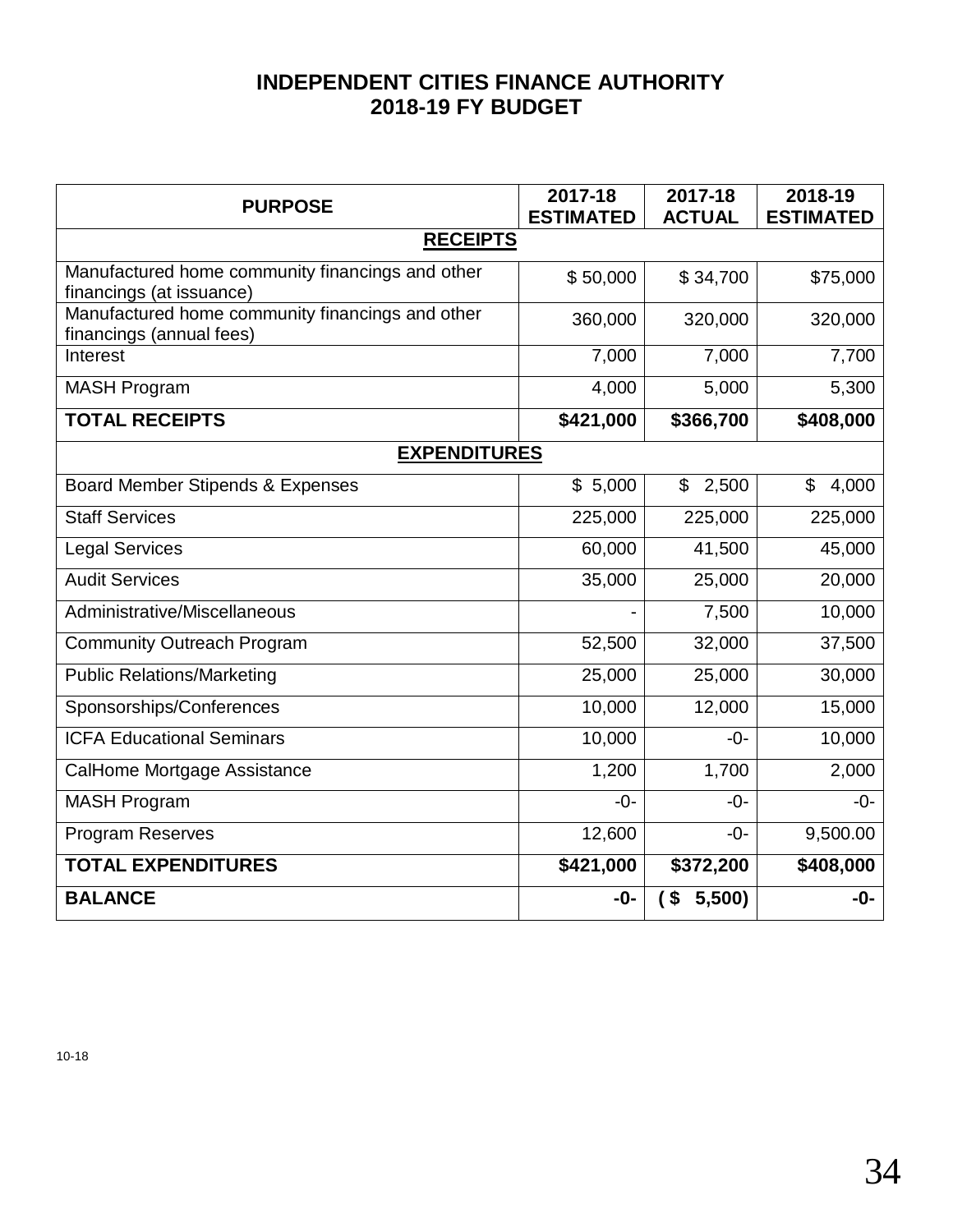## **INDEPENDENT CITIES FINANCE AUTHORITY BUDGET NOTES 2018-19 FY**

| <b>RECEIPTS:</b>                             |                                                   |  |
|----------------------------------------------|---------------------------------------------------|--|
| Manufactured home community financings and   | Estimated \$37,500,000 of financings; ICFA        |  |
| other financings in California (at issuance) | receives 20 basis points at issuance              |  |
| Manufactured home community financings and   | ICFA receives 10-12 basis points on outstanding   |  |
| other financings in California (annual fees) | balance annually                                  |  |
| Interest                                     | ICFA receives interest on monies in LAIF, as well |  |
|                                              | as loan to Augusta Communities                    |  |
| <b>MASH Program</b>                          | ICFA receives \$250+ counterparty fee per mobile  |  |
|                                              | home park                                         |  |
|                                              | <b>EXPENDITURES:</b>                              |  |
| <b>Board Member Stipends</b>                 | Elected Board Members receive \$150 per meeting   |  |
| <b>Staff Services</b>                        | Executive Director receives \$225,000             |  |
| Legal Fees                                   | General Legal Counsel - Monthly retainer plus     |  |
|                                              | special work                                      |  |
| <b>Audit Services</b>                        | <b>Auditor/Accountant fees</b>                    |  |
| Administrative/Miscellaneous                 | Insurance and miscellaneous expenses              |  |
| <b>Community Outreach Program</b>            | \$7,500 per eligible Board Member                 |  |
| <b>Public Relations/Marketing</b>            | ICFA newsletters/email blasts, marketing efforts, |  |
|                                              | website maintenance, assistance with seminars,    |  |
|                                              | etc.                                              |  |
| Sponsorships/Conferences                     | Sponsorship fees and attendance at conferences    |  |
| <b>Educational Seminars</b>                  | Educational conference(s) and webinars            |  |
|                                              | throughout the year                               |  |
| CalHome Mortgage Assistance                  | Administrative/oversight fees                     |  |
| <b>MASH Program</b>                          | Expenses related to MASH Program                  |  |
| Program Development/Reserves                 | Program reserves                                  |  |

## **AVAILABLE REVENUE:**

ICFA will enter the 2018-19 FY with assets of approximately \$410,000 net. It should be noted that ICFA loaned Augusta Communities \$90,000 in 2013.

10-18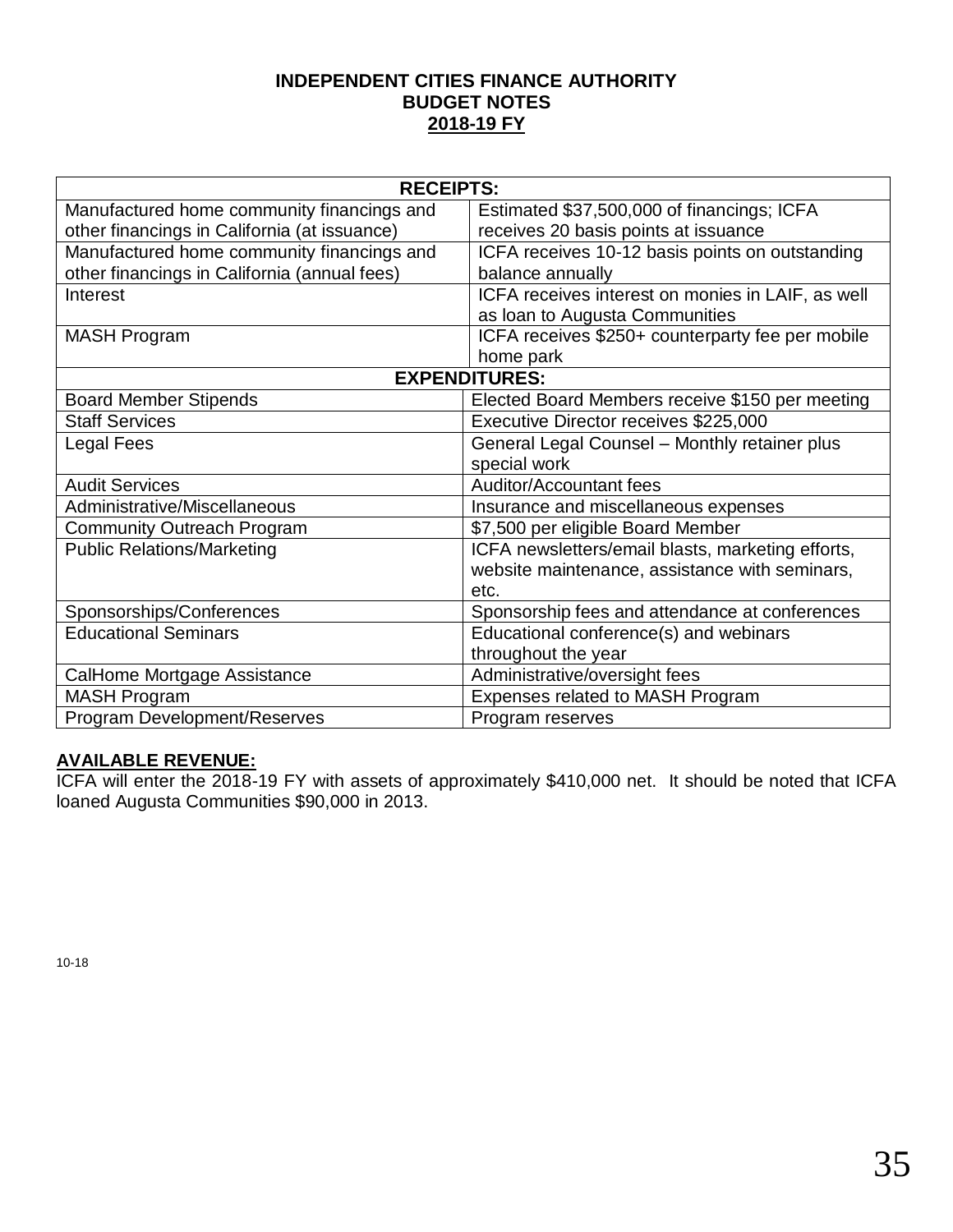# **INDEPENDENT CITIES FINANCE AUTHORITY**

# **STATEMENT OF INVESTMENT POLICY**

## **PURPOSE**

This statement is intended to provide guidelines for the prudent management of the Independent Cities Finance Authority (ICFA) funds, and outline the policies and procedures for optimum efficiency of the Authority's investment program. The ultimate goal is to enhance the financial position of the Authority while protecting the safety of its funds.

## **OBJECTIVE**

In accordance with California Government Code Section 53600.5, the primary objective of ICFA's investment program shall be to safeguard its principal. The secondary objective shall be to meet its liquidity needs. The third objective shall be to maximize the rate of return while safeguarding principal and maintaining the liquidity needs of ICFA.

## **PRUDENT PERSON STANDARD**

ICFA's investments are governed by the prudent investor standard, as set forth in Section 53600.3 of the California Government Code, and restated below:

When investing, reinvesting, purchasing, acquiring, exchanging, selling, and managing public funds, a trustee shall act with care, skill, prudence and diligence under the circumstances then prevailing, that a prudent person acting in a like capacity and familiarity with those matters would use in the conduct of funds of a like character and with like aims, to safeguard the principal and maintain the liquidity needs of the agency. Within the limitations of this section and considering individual investments as part to an overall investment strategy, a trustee is authorized to acquire investments as authorized by law.

## **INVESTMENT PROGRAM**

- A. Investment of funds is governed by California Government Code Section 53600 et seq., a copy of which is attached to this policy as Exhibit A. Non-bond proceeds may be invested in the State of California's Local Agency Investment Fund (LAIF).
- B. Investment of bond proceeds is governed by the bond document, which supersedes the California Government Code in the case of bond proceeds. Bond proceeds shall be held by a trustee bank.
- C. The ultimate responsibility for the investment of ICFA's funds shall reside with the Board of Directors. The Executive Director is designated as the staff member responsible for the day-to-day investment of ICFA funds, provided the Board may retain professional investment advisers pursuant to Section D below.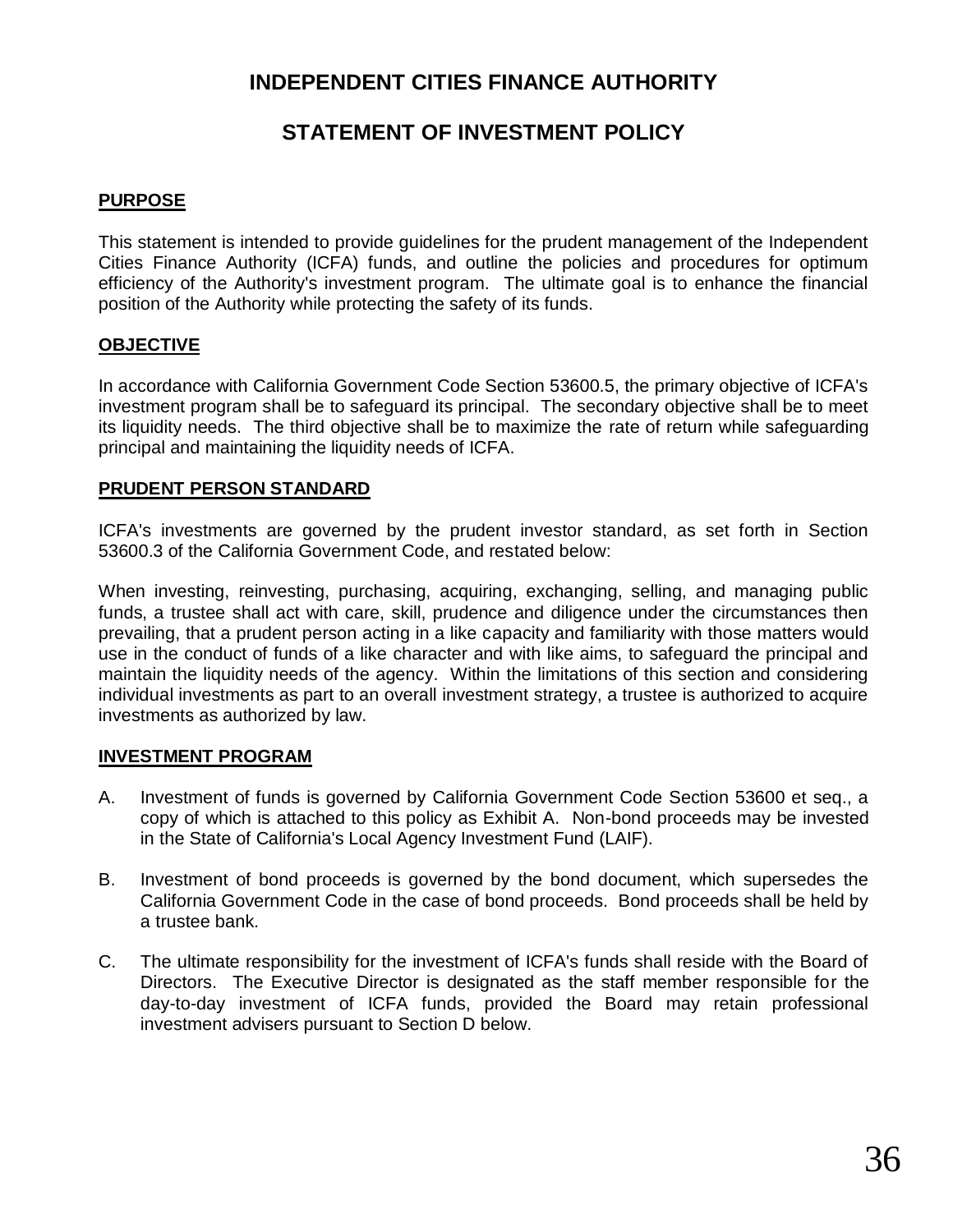- D. The Board of Directors may allocate its funds to professional investment advisers in a manner consistent with ICFA's objectives. Such advisers may be granted discretion to purchase and sell investment securities in accordance with this Investment Policy. Such advisers must be registered under the Investment Advisers Act of 1940 and shall enter into a written agreement for this service with ICFA.
- E. Investment securities and cash shall be held in a bank custody account in the name of ICFA.
- F. All investments shall be made as "delivery vs. payment" transactions.
- G. All funds under the care and control of ICFA shall be invested in a local bank and the State of California Local Agency Investment Fund (LAIF) until such time as the Board of Directors or Executive Committee authorizes investment in other vehicles.

## **INVESTMENT STRATEGY**

- A. To the extent possible, ICFA's investments shall be structured to attain a duration approximately equal to the duration of ICFA's liabilities, and to provide sufficient liquidity from maturing investments to meet ICFA's operating cash flow requirements.
- B. With the assistance of its investment adviser (if applicable) and other consultants, ICFA will select a segment of the fixed income market (an "index") with a duration approximately equal to the duration of ICFA's liabilities as its benchmark.
	- 1. The performance objective of the portfolio is to achieve a return over a market cycle equal to or better than the return on the benchmark.
	- 2. The duration of the fund shall be maintained within a range of  $\forall$ 20% of the duration of its benchmark index.
- C. Funds that are paid to ICFA for paying administrative expenses shall be invested by the Executive Director in a bank or in the State of California Local Agency Investment Fund (LAIF).

## **DIVERSIFICATION REQUIREMENTS**

- A. ICFA is subject to all the diversification requirements described in California Government Code, Section 53600 et seq.
- B. With the exception of securities issued by the U.S. government and its agencies, no more than 5% of the portfolio may be invested in securities of any one issuer.
- C. No individual holding shall constitute more than 5% of the total debt outstanding of any issuer.